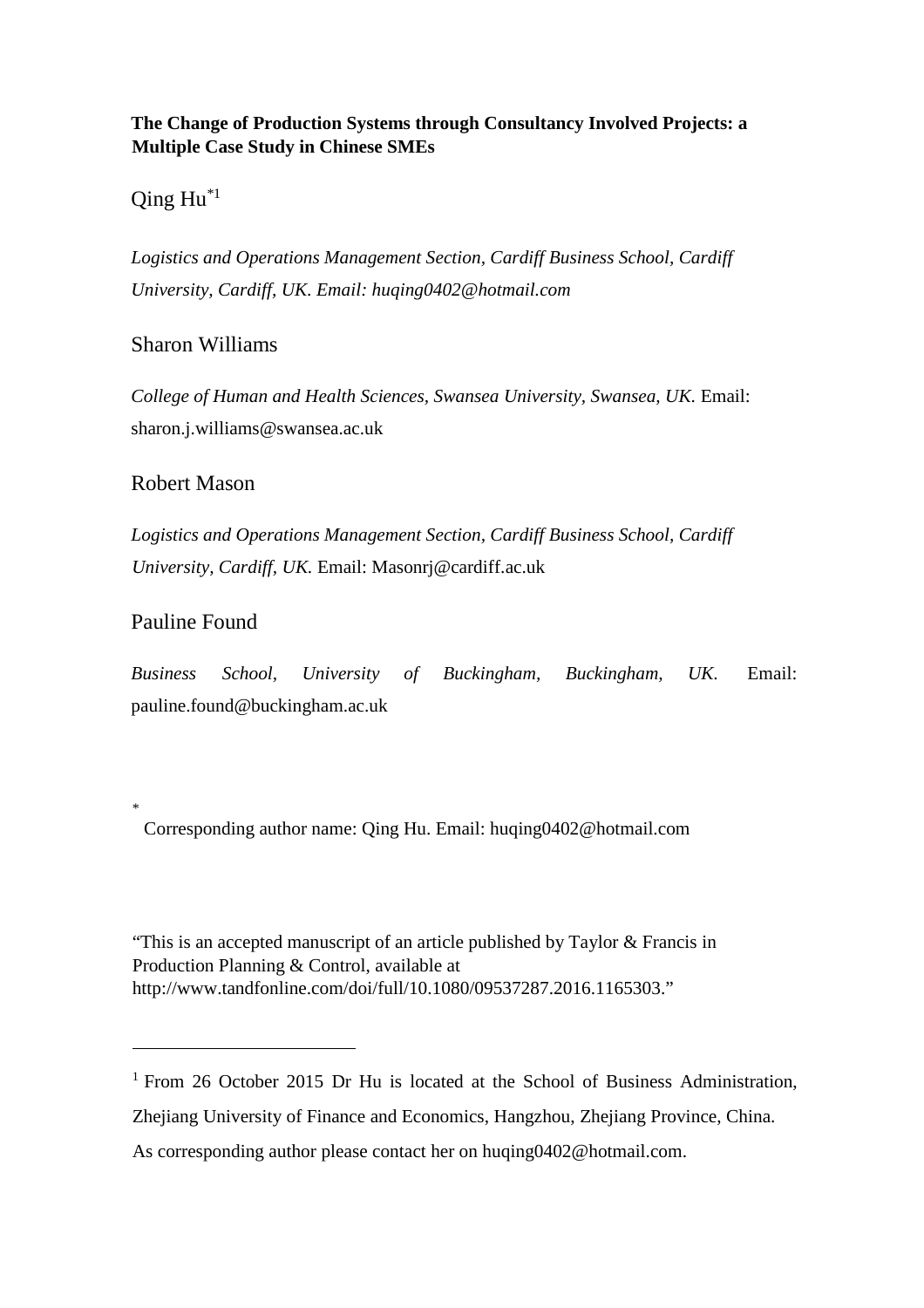# **SI: SS The Change of Production Systems through Consultancy Involved Projects: a Multiple Case Study in Chinese SMEs**

Production systems, such as Lean Production System (LPS), have been developed to improve organisational performance. In their application to small and medium enterprises (SMEs), resource constraints mean that business assistance from external agencies, such as management consultants, is often required. Building on organisational learning research associated with knowledge flow across boundaries, this study aims to explore the practical issues associated with consultancy-involved LPS implementation in Chinese SMEs and the possible approaches to deal with them. A multiple case study is conducted focusing on four real-life, consultancy-involved, lean projects in Chinese SMEs. Four key problems that arise from consultancy-involved change of production systems are identified and four relevant approaches to handle these problems are also addressed. The case study implies that to better embed new production systems, such as LPS into SMEs, both consultants and SME clients need to adopt a more proactive approach when engaging with each other.

Keywords: Lean Production System, SMEs, consultants, organisational learning

## **1. Introduction**

The increasing competition in the marketplace, driven by forces such as globalisation, deregulation and more demanding customers, has been frequently discussed in the academic literature (for example Christopher 2005, D'Aveni 1994). To better compete, organisations need to improve their production systems. Lean Production System (LPS), which can enable organisations to be more responsive to customer demands yet remain competitive (Bhamu and Sangwan 2014), has been adopted by many organisations (Shah and Ward 2007) to achieve this. The recent literature reviews of LPS show that although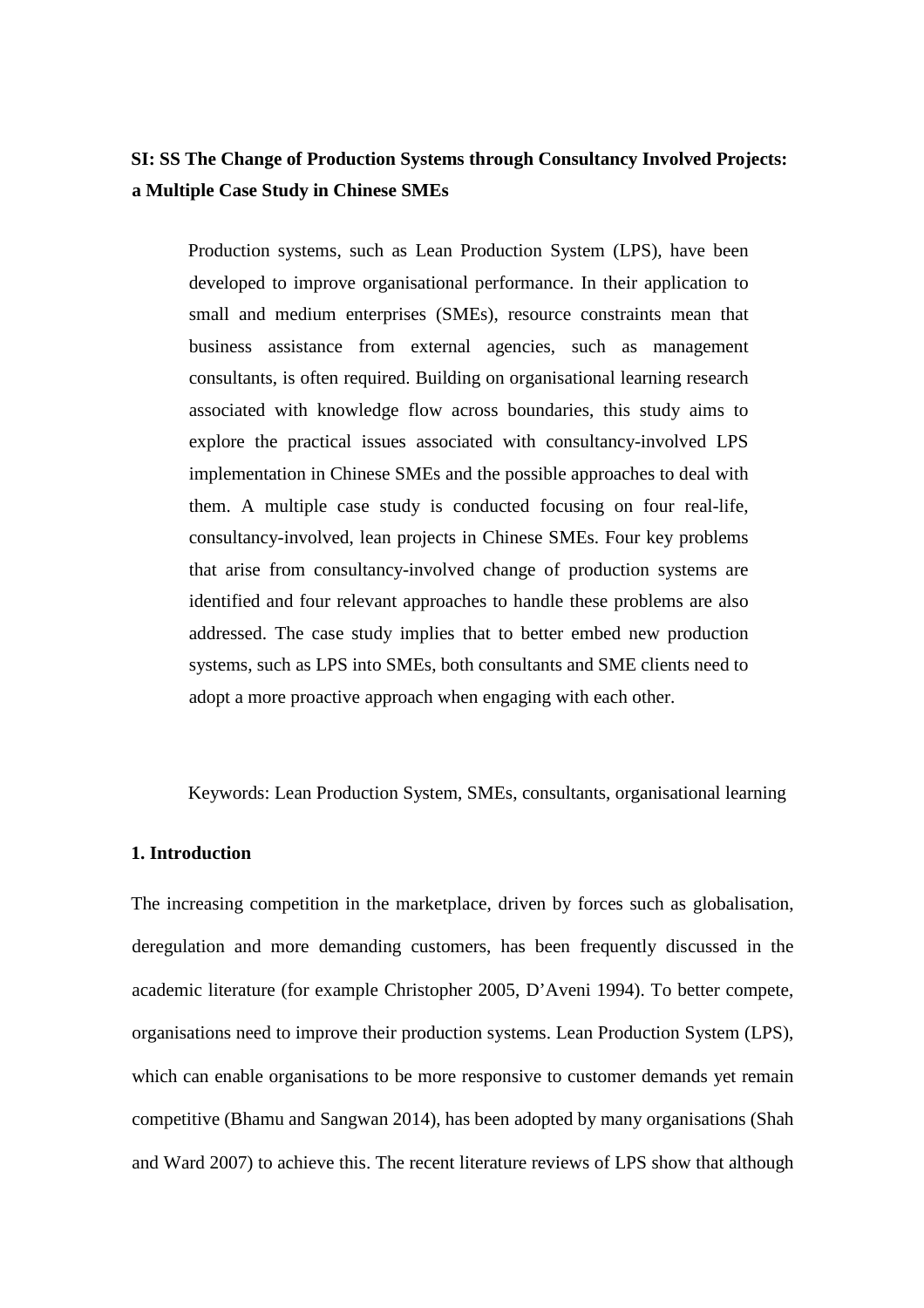the predominant focus has been on manufacturing (Jasti and Kodali 2015) the application of LPS has been extended from shop floor level to supply chain level (Moyano-Fuentes and Sacristan-Diaz 2012); from manufacturing sector to service sector (Suarez-Barraza et al. 2012); and from private sector to public sector (Pedersen and Huniche 2011). Benefits of implementing LPS, including better product quality, lower production cost, faster delivery and improved customer satisfaction rates, have been reported in the literature (Bhasin 2012, Hines et al. 2011). While many case studies associated with the use of LPS practices can be found in large enterprises (LEs), Achanga et al (2006) and Shah and Ward (2003) point out that it is more difficult for small and medium enterprises (SMEs) to adopt new production systems like LPS extensively due to their resource constraints. Similarly, Dowlatshahi and Taham (2009) indicate that SMEs lack sufficient knowledge to apply LPS. Hence, business assistance is important for SMEs when learning and implementing the new production systems like LPS (Lewis et al. 2007). Management consultancy, as a form of business assistance, is recognised as one of the fastest growing sectors and has come to occupy a significant role in many modern organisations (Kipping and Clarks 2012:1). Statistics show global consulting revenues reached 415 billion dollars in 2014 (Plunkett Research 2015). Thus, this study focuses on consultancy-involved projects to improve production systems through the deployment of lean in SMEs.

Geographically, China, a key player in the world economy, is chosen as the region to conduct this study. Recent statistics from the World Bank indicated China's economy surpassed Japan in 2010 to become the world's second largest economy, a position it still retains (World Bank 2014). SMEs are crucial to the development of

China's economy. Over 90% of Chinese enterprises can be categorised as SMEs, which contribute to more than half of China's tax income and more than 80% of total employment (MIIT 2011). However, Chinese SMEs have encountered many difficulties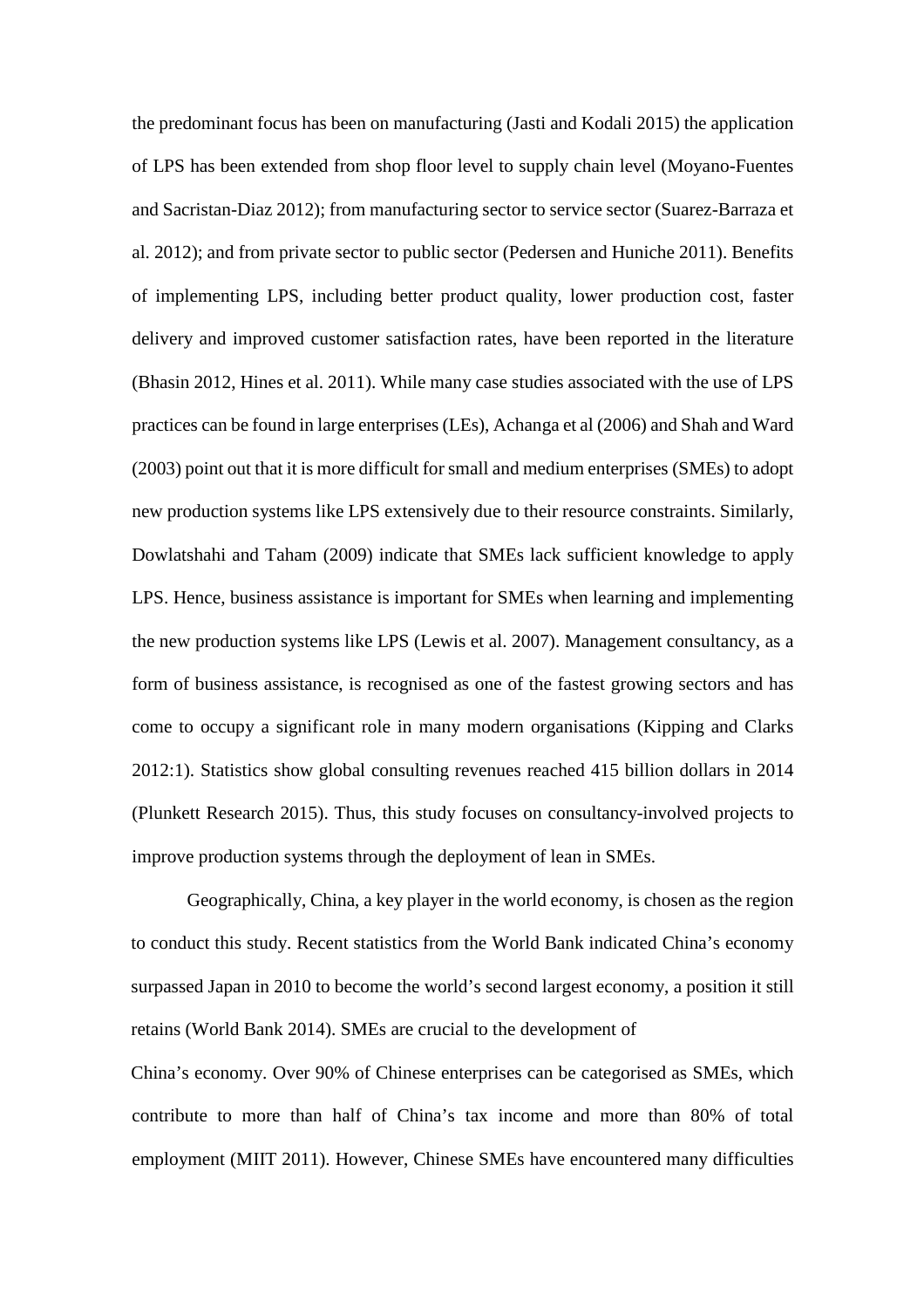during their development. The low cost of labour, which was once considered as the main advantage of Chinese SMEs, has increased considerably, especially since 2007. Chinese SMEs are therefore having to confront challenges to innovate at both technological and managerial levels (Cunningham 2011) to drive productivity and standards. The growth plan for Chinese SMEs shows that SMEs need to improve their production systems, and management consultancy is being considered as an important means to facilitate this improvement (MIIT 2011). To support this, the China Enterprise Confederation Management Advisory Committee (CECMAC) has developed a network platform that collects information about consultants who are willing to provide services to SMEs (CECMAC 2014). It is evident that more Chinese SMEs will be encouraged to adopt new production systems like LPS through the use of management consultants in the future. The study is of academic significance, as LPS implementation in an emerging economy like China has received little attention compared to research set in the U.S. or EU (Bhamu and Sangwan 2014). Furthermore, while the importance of external support for SMEs to adopt LPS has been recognised in the literature (e.g. Bhamu and Sangwan 2014, Rich et al. 2006, Panizzolo et al. 2012), little has directly addressed the organisation's learning of LPS practices during external experts' like consultants' intervention.

To summarise, the purpose of this study is to explore the practical issues that arise from consultancy-involved LPS implementation in Chinese SMEs and to examine possible approaches to deal with these issues. The key research questions are:

- 1. What are the problems encountered when LPS is introduced to Chinese SMEs through consultancy-involved projects?
- 2. How are these problems dealt with to aid Chinese SMEs learning of LPS in consultancy-involved projects?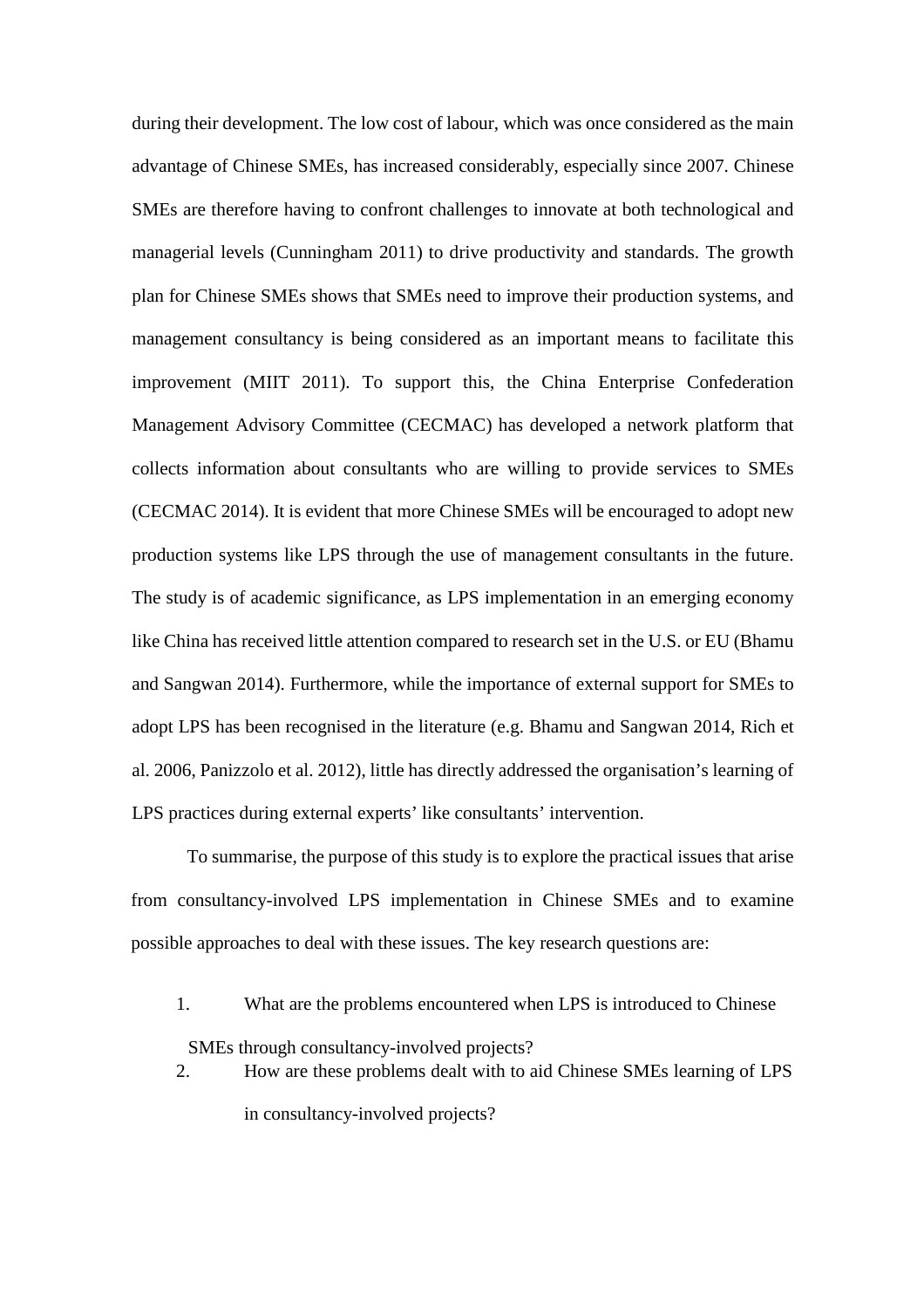The remainder of this paper consists of six sections. Following this brief introduction the second section reviews the literature associated with the research questions. The third section explains the use of the multiple case study approach adopted in this research. The results from the case studies are presented in section four and section five analyses the results in relation to the literature. The concluding section reflects on the limitations of the study and the implications for academia and practitioners are also discussed.

## **2. Literature Review**

This section examines the evolution of LPS and its implementation in SMEs. Theoretical perspectives in relation to organisational learning in consultancy projects are also discussed.

## **2.1** *Lean Production System* **(***LPS)*

LPS was derived from Toyota Production System (TPS) which was famous for its Justin-Time (JIT) philosophy in the mid-twentieth century (Hines et al., 2004). Krafcik used the term "Lean" to describe TPS (Shah and Ward 2007). Later, Lean was popularised by the book entitled "*The Machine that Changed the World"* (Womack et al. 1990). It has since become one of the most dominant production systems in the field of operations management (Shah and Ward 2003, Voss 1995). A number of models and frameworks for lean implementation have been proposed. For example, Womack and Jones (2003) suggest a four-phase framework for lean implementation. This framework not only discusses the adoption of Lean practices, such as 6S, value stream mapping and visual management on the shop floor, but it also highlights the importance of changes at an organisational level. According to Womack and Jones (2003:249), consultants can be a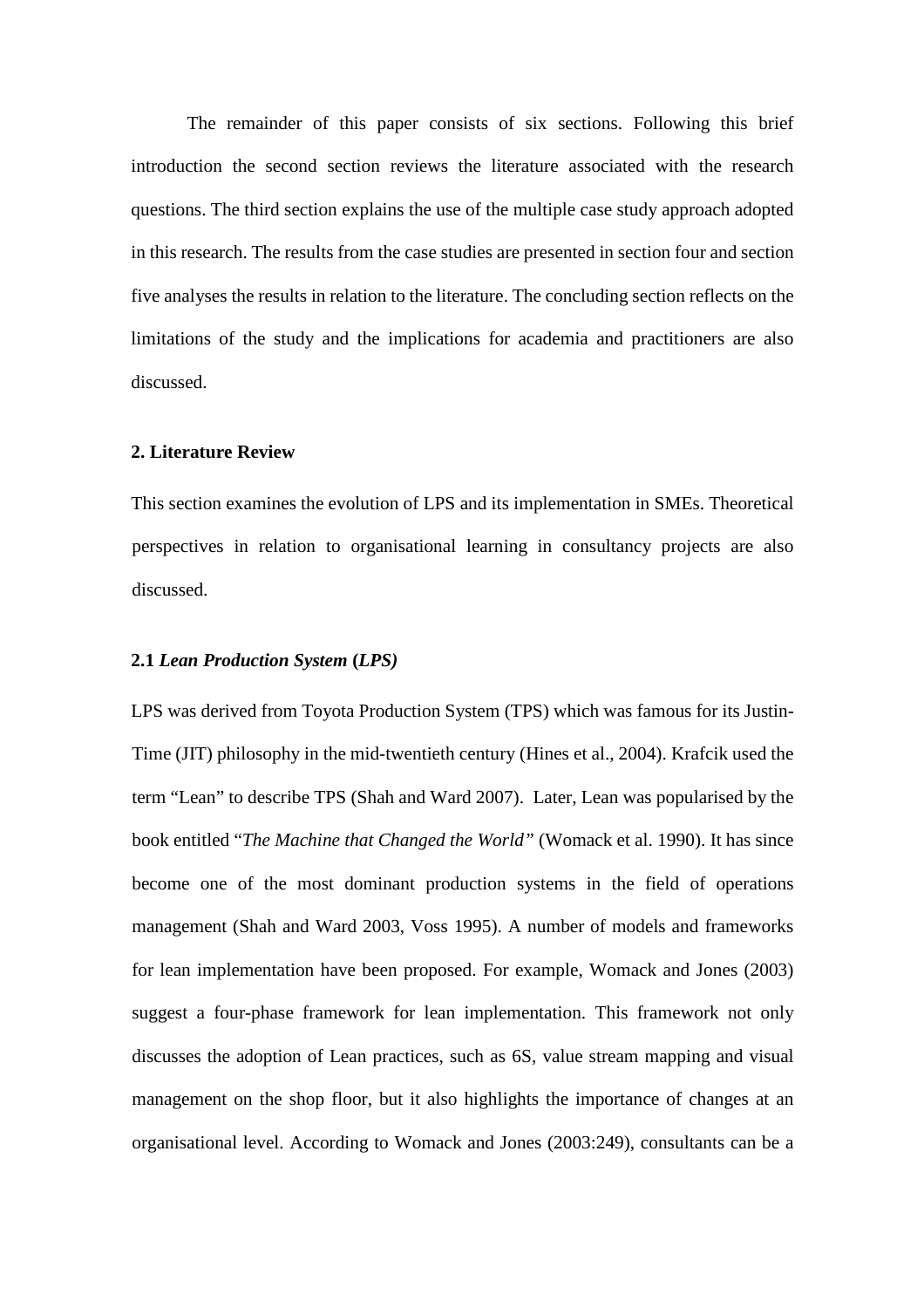valuable knowledge provider. However, the learning process in a LPS project is not addressed in detail in this framework.

Rich et al. (2006) point out that the "house of lean" should be built gradually from adopting some basic Lean practices such as 6S and visual management on the shop floor to installing a more advanced LPS that includes, for example, Total Quality Management (TQM), pull systems and Total Productive Maintenance (TPM), which

constitute the walls of the lean house. Rich et al. (2006) indicate that the roof of the lean house should include the organisational level change such as changing performance measurement and policies. They suggest in addition to suppliers and customers, professionals from external agencies like consulting companies are also important sources of lean related knowledge (Rich et al. 2006). However, a detailed discussion of how managers and employees can learn LPS practices from consultants or other external agencies is not provided.

Hines et al. (2011) propose an iceberg model for lean implementation. They argue that the enablers for sustaining lean implementation are developing a coherent strategy and communicating this throughout the whole organisation, having innovative leaders and engaging employees in the implementation (Hines et al., 2011:16). Drawing on a systematic review of previous lean literature, Bhamu and Sangwan (2014:917) further propose a general methodology for LPS implementation. Although the importance of using external experts to disseminate the idea of LPS and educate organisation members has been recognised in this methodology, the explanation of the organisation's learning of LPS practices during external experts' like consultants' intervention is missing.

While the idea of LPS has spread widely to LEs, it is still a relatively new concept for most SMEs. Achanga et al (2006) and Shah and Ward (2003) report SMEs have a lower take-up rate of LPS practices than LEs. According to Adebanjo et al. (2014), LEs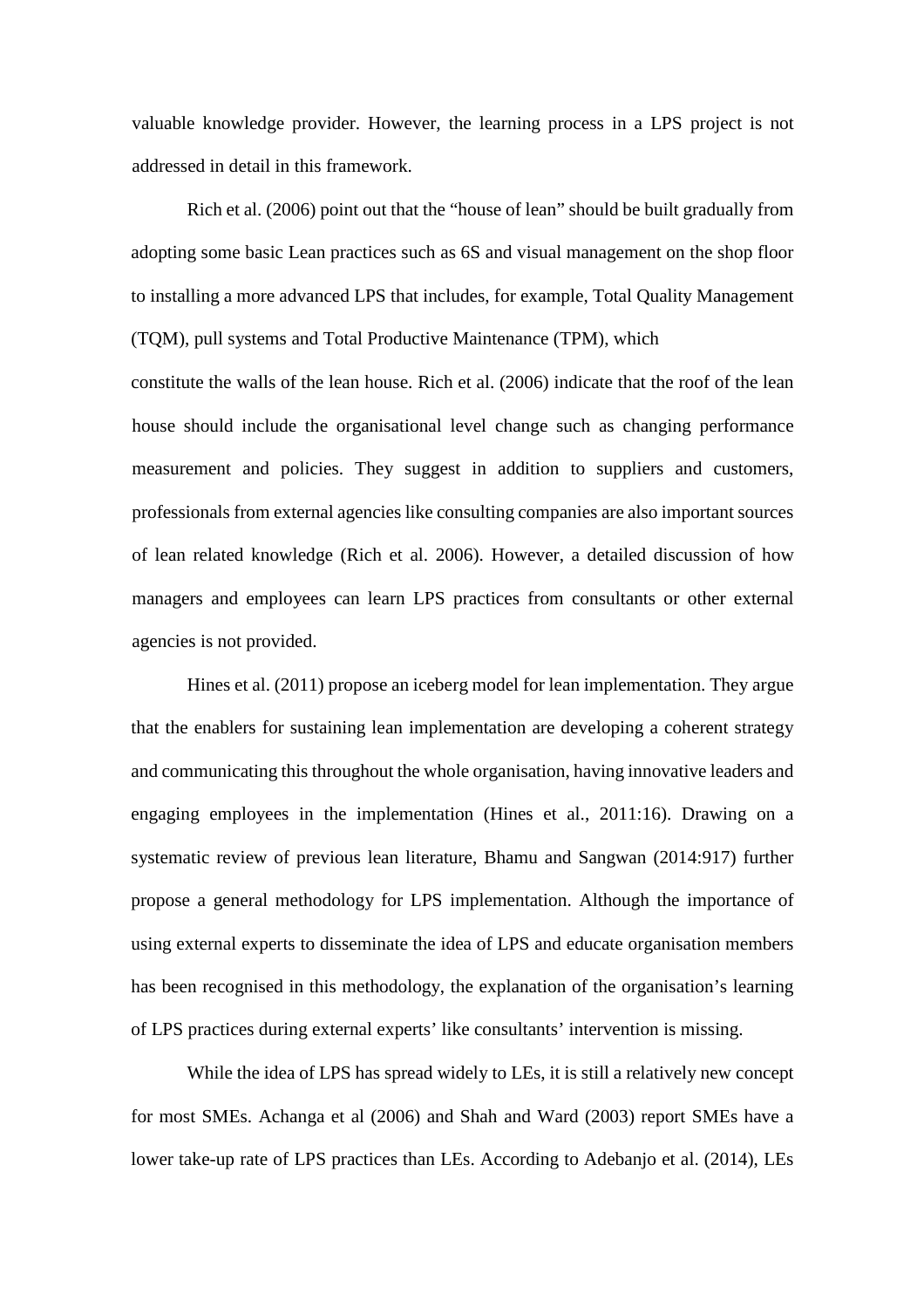are more likely to adopt improvement initiatives such as lean related initiatives when compared to SMEs. Bhamu and Sangwan (2014) stress that SMEs encounter difficulties in adopting LPS and have concerns over the cost of LPS implementation. The evidence, which shows LPS implementation beyond the factory level of SMEs, is rare (Stuart and Boyle 2007). SME employees often do not have formal training and education of management practices such as LPS practices (Dowlatshahi and Taham 2009, Panizzolo et al. 2012, Yang and Yu 2010).

In the Chinese context, SMEs are criticised as lacking technical experts and qualified employees. Xie et al. (2010) indicate that more than 65% of surveyed Chinese small manufacturers report that the number of technical experts is below 10% of their total employees. Cunningham (2010) points out that many Chinese SMEs provide limited training opportunities to their employees and most of their training programmes lack the content of sophisticated and specialised practices. Tang et al. (2008) argue that Chinese SME owners and managers lack sufficient knowledge of business planning and human resource management and actually only 20% of colleges and universities in China provide formal entrepreneurship programmes to SME managers. Singh et al. (2010) further demonstrate that SME owners and their senior managers lack expertise of management and finance. Hence, teaching and educating SME managers and employees have been considered as the key tasks in the implementation of LPS (Gunasekaran and Lyu 1997, Dombrowski et al. 2010). Business assistance from external agencies is also required when implementing a new production system like LPS in SMEs (Adebanjo et al.

2014, Panizzolo et al. 2012).

## **2.2** *Organisational Learning*

Organisational learning has become one of the most important themes in the field of organisation studies since the 1990s (e.g. Argyris and Schön 1996, Crossan et al. 1999,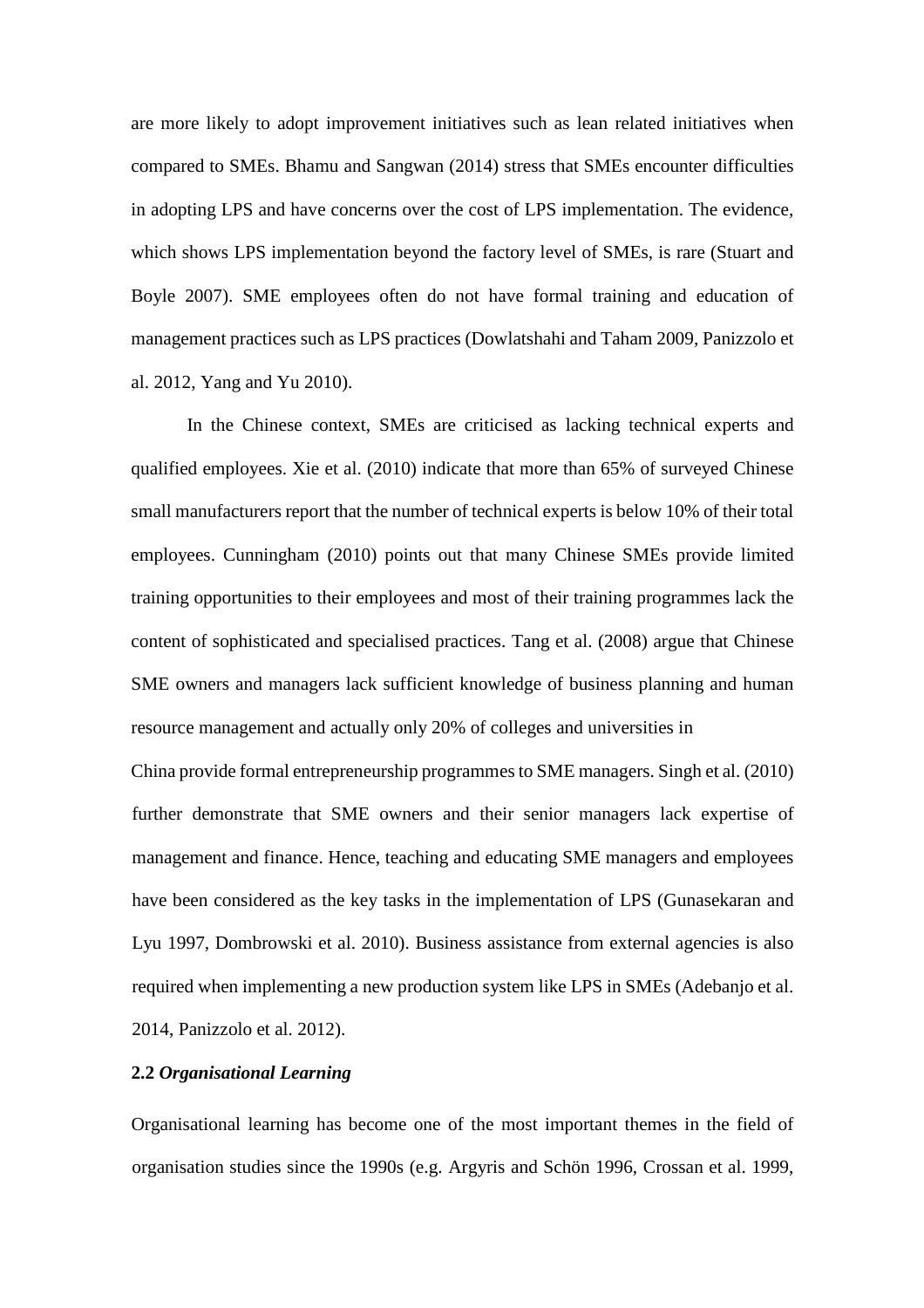Huber 1991). Organisational learning is a process through which the organisation's mental models, rules, procedures or knowledge can be modified or improved (Chiva et al. 2014, Edmondson 2002, Huber 1991).

The process of organisational learning includes three levels: individual, group/team and organisational (Crossan et al. 1999, Zietsma et al. 2002). At the individual level, organisation members can generate new ideas from their assessment of their past experience or seeking information from their external environment (Flores et al. 2012). When individuals start to interpret their ideas and insights to other members in the organisation through using different languages, the learning process begins to move to the group level (Crossan et al. 1999). Similarly, Dyck et al. (2005) suggest that organisation members transform their tacit knowledge (i.e. difficult-to-articulate and experiential knowledge) to explicit knowledge (i.e. codified knowledge) through dialogue. Refining and developing this common language are the main tasks for the development of shared understanding between group members (Crossan et al. 1999, Flores et al. 2012, López et al. 2005, Wilson et al. 2007). To be organisational, learning results should be embedded and institutionalised into organisational memory, policy, procedures and rules and thereby, the learning results can be accessed by organisation members and be maintained even though the key members may have left (Argote 2011, Argyris and Schön 1996, Crossan et al. 1999). The institutionalised learning results can be diffused to and exploited by groups and individuals and the new ideas explored by organisation members can be integrated into the organisational level (Crossan et al.

1999, Holmqvist 2004, López et al. 2005).

Organisational learning, however, is not a standard or stable process within an organisation (Carlile 2002, 2004) as knowledge is transferred differently within functions compared with the transference across functional boundaries. Carlile (2002) takes a "pragmatic view of knowledge" and highlights that organisational "knowledge in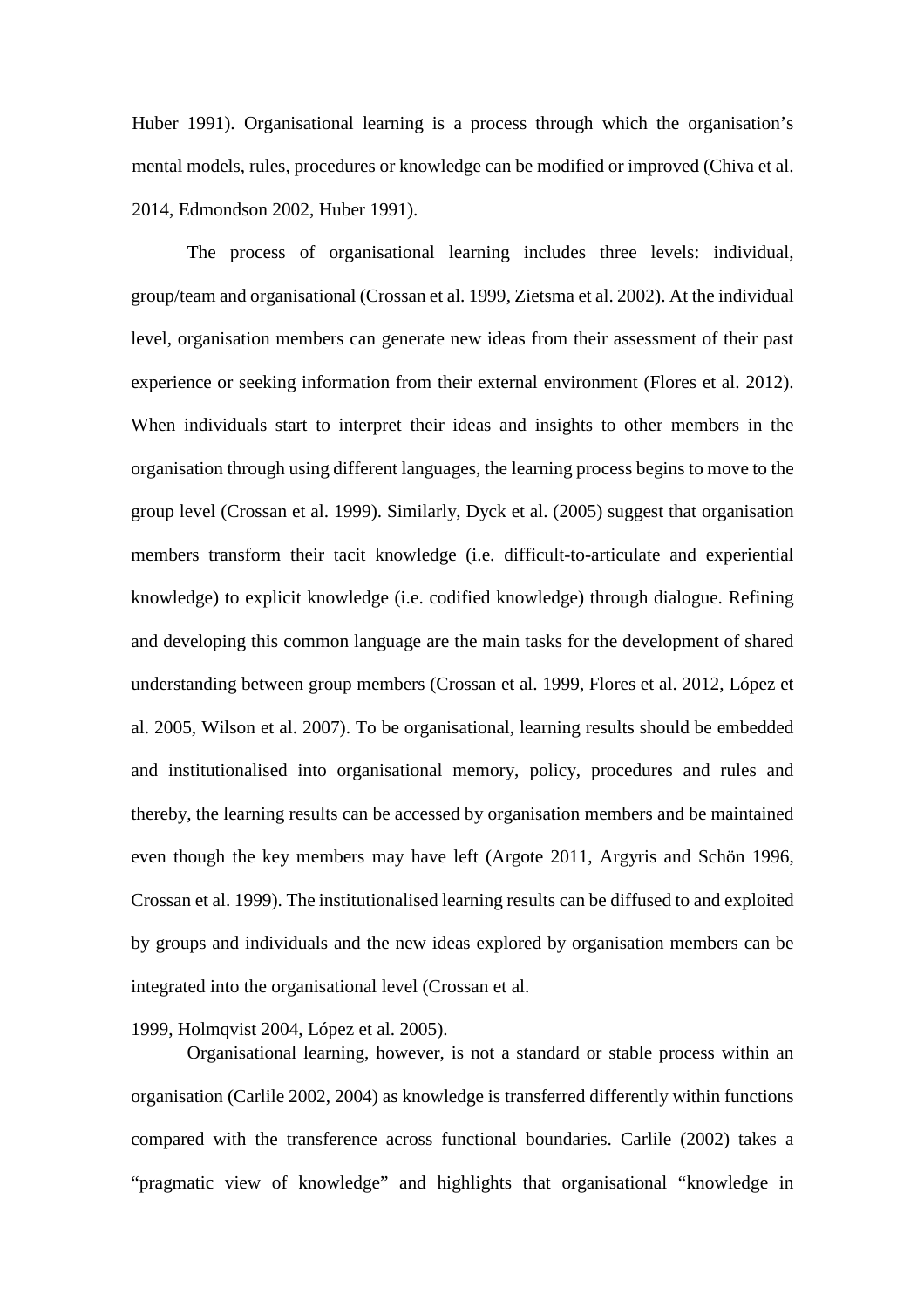practice" is "localised, embedded and invested in a function". Localised means it exists "around particular problems faced in a given practice", while embedded means "knowledge is embedded in the technologies, methods, and rules of thumb used by individuals in a given practice" (Carlile 2002:446). Finally, the established knowledge is exhibited in practice in a particular function and its value has been demonstrated in achieving past deliverable and deadlines and hence any change to this will meet some resistance (Carlile 2002).

Given these "pragmatic" characteristics of knowledge, it is argued that knowledge transfer between different organisational functions can be a challenging process (Carlile 2002). To deal with this challenge, Carlile (2004:563) has further developed a "3T Framework" for managing knowledge across boundaries. This framework recognises that knowledge transfer across boundaries can be delineated into four stages:

- the establishment of a common lexicon between the actors as a foundation (Syntactic Transfer);
- the development of common understanding so that the interpretation of knowledge when applied to the domain of change can be agreed upon (Semantic Translation);
- putting in place a mechanism to apply knowledge through the process of "propose, negotiate and transform" (Pragmatic Transformation); and
- applying the knowledge in the new arena through a willingness to go through a trial and error problem solving approach (Multiple Iterations).

This framework can aid understanding of how organisational learning practically occurs and in this research that looks at how consultants and clients can co-develop knowledge provides a useful angle of exploration.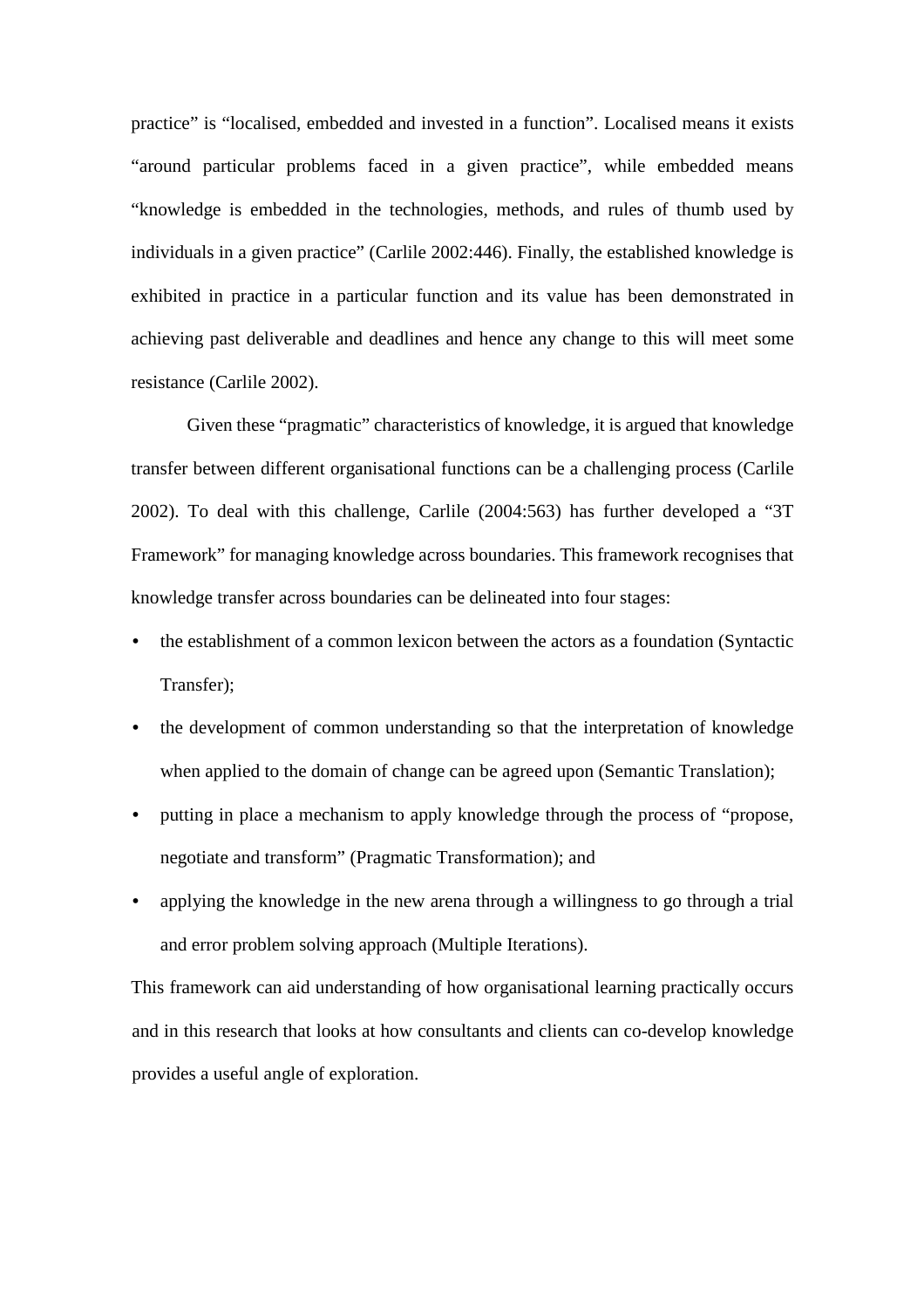### **2.3** *Organisational Learning from Management Consultants*

Organisations learn from different sources such as their internal members and external professionals like management consultants. Consultants are commonly described as "advisors" or "trainers" who can provide various types of knowledge and fresh ideas to their client organisations. Learning is recognised as the key to consultancy-involved change projects (Kakabadse et al. 2006, Kubr 2002, Lashkarbolouki et al. 2011, Newton 2010). However, according to Gammelsaeter (2002), the consultant's knowledge base differs from the client's because the former is more likely to be embedded in the external environment and the latter is more organisational-specific or contextual. Kipping and Armbrüster (2002) term this difference as the "burden of otherness" of which there are three types.

The first relates to the public image of consultants. Consulting companies often consider themselves as sending smart people to solve difficult problems in their client organisations (Christensen et al. 2013). In other words, consultants are usually viewed as donors of knowledge by their clients (Kipping and Armbrüster 2002). In the Chinese context, the "command and control" characteristic possessed by traditional Chinese culture requires juniors to respect and follow more experienced seniors (Whitley 1992). It implies that when a new production system, like LPS, is introduced to Chinese SMEs, the employees' attitude towards consultants (i.e. as "donors of knowledge and seniors") can inhibit consultants in obtaining contextual knowledge or assistance from the client's employees.

The second type links to the knowledge transfer and transformation in the client organisations, in particular to the transfer of knowledge across boundaries where knowledge is embedded, localised and invested within functions (Carlile, 2002). While the consultants' use of certain management tools facilitates their ability to explicate tacit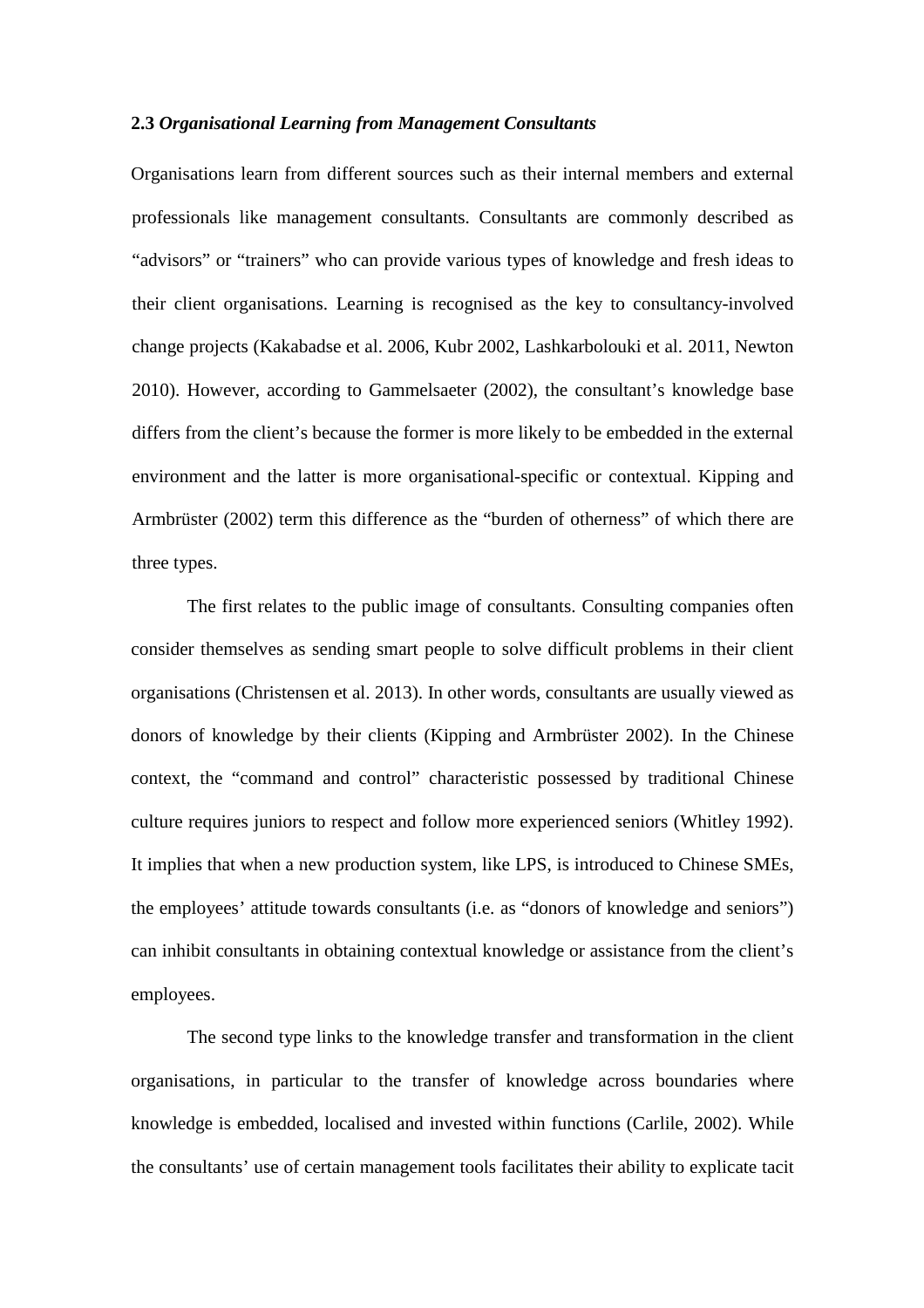knowledge from client employees, their insufficient comprehension of daily operations in client organisations may hamper their cooperation with employees and hence the application of their advice (Kipping and Armbrüster 2002). In the Chinese context, SME managers and employees lack sufficient knowledge of management tools and methods (Cunningham 2010). This implies that a significant knowledge gap exists between consultants and their clients. Moreover, since Chinese SMEs lack formal and standardised operations and human resource management procedures (Cunningham and Rowley 2010, MIIT 2011), it can be more challenging for consultants to gain contextual knowledge. This could result in a two-way gap occurring. In the "3T Framework" (Carlile 2004) presented above, the first two steps of developing an appropriate common lexicon and identifying common understanding and meanings are akin to this second type of "burdens of otherness" that consultants need to overcome the problem of a lack of understanding of the clients operations by developing various methods and tools to explain and pass on knowledge. So in effect the "3T Framework" may provide a staged understanding of how this second type of "burden of otherness" can be approached.

Thirdly, the activity system in the client organisation is driven by established routines and rules whereas consultants are keen to promote changes throughout their client organisation. Client employees are more reluctant to adopt change-oriented activities proposed by consultants if consultants fail to familiarise themselves with the context of client organisations (Kipping and Armbrüster 2002). In the Chinese context, many SMEs invariably still adopt traditional and often outdated practices during their daily operations (MIIT 2011). Their informal and non-standardised operations may prevent consultants from having a full comprehension of the clients' contextual setting.

Table 1 summarises these potential "burdens of otherness" in relation to the Chinese SME context.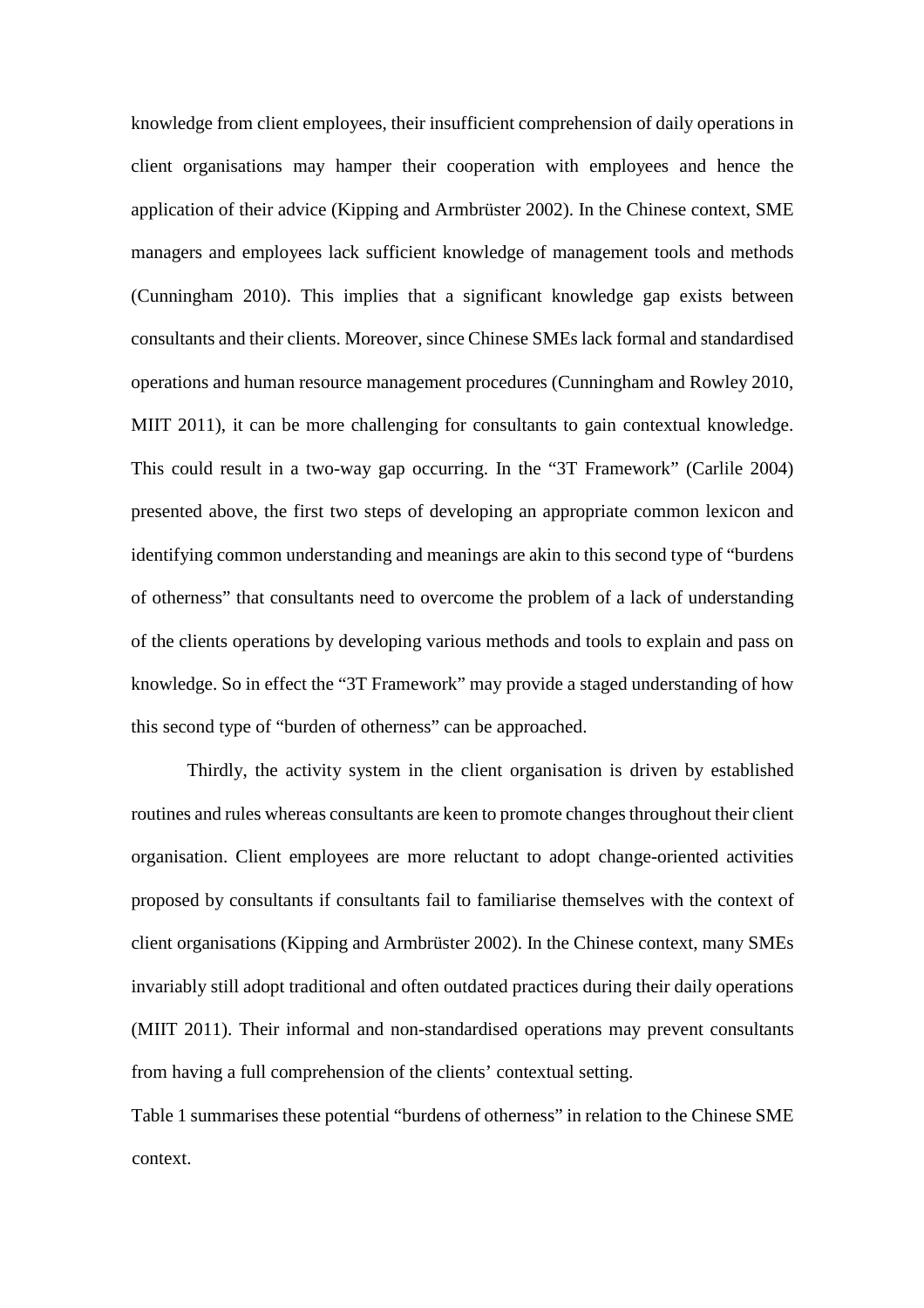## [Insert Table 1 near here]

Sturdy (2011) argues that many consultants have a rich working experience in their client organisations' industries and the consultants' involvement can be increased when the project goes on. Hence, the consultants and their clients can share some knowledge (e.g. sector or functional knowledge) that may soften the "burden of otherness" (Sturdy et al. 2009). It is suggested that the consultants and clients can develop their knowledge base of new concepts or production systems and work out solutions jointly during the projects (Fosstenløkken et al. 2003, Nikolova et al. 2009).

Similar to "burden of otherness" Czarniawska and Mazza (2003) explore another interesting, related concept of liminality. The concept of liminality (Czarniawska and Mazza 2003) describes the space and time where usual practices and work systems are suspended and replaced by a new order. In effect what this study focuses on is a liminal space that exists in the co-relation of the consultant and its client organisations as recognised by Czarniawska and Massa (2003). Liminal spaces can be envisaged as a virtual area which may be a highly structured, conservative concept and very challenging or alternatively they can be infused with high levels of creativity and dynamism although potentially quite unsettling as well (Czarniawska and Mazza 2003,

### Sturdy 2006).

This research is focussed in this liminal space. It builds on organisational learning research exploring the problems associated with knowledge flow over boundaries and how these problems are dealt with, where there is a need for further research (Sturdy et al., 2009:629). The case studied is when LPS is introduced to Chinese SMEs through consultancy projects.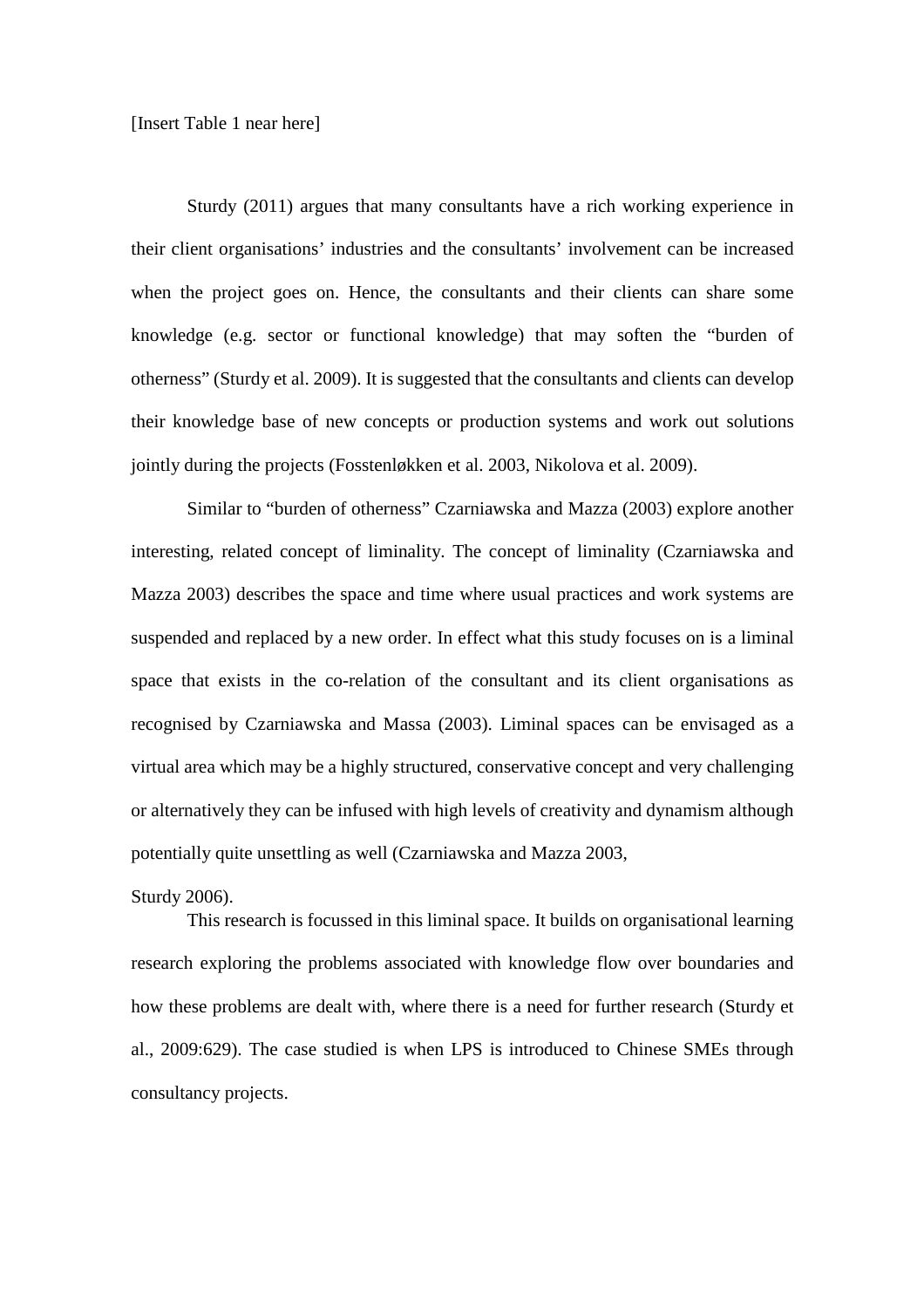## **3. Research Methodology**

A multiple-case study research method was adopted in this study. Yin (2014) points out that case study is most suitable for "how" and "why" questions as well as exploratory "what" questions. In this study, the key research questions are "how" and "what" questions justifying the choice of a case study approach. Meredith (1998) and Stuart et al. (2002) propose a case study can be considered as the appropriate method to explore new phenomena and generate new knowledge. As discussed in the literature review, in comparison to LEs, LPS is relatively new to SMEs, particularly in China, and little research has directly focused on how the SME organisation learns knowledge of new production systems like LPS through a consultancy project. A multiple-case study method was employed, as it is more suitable for exploring a complex phenomenon (Eisenhardt and Graebner 2007). It also enhances the robustness of research findings, compared to a single case study, by reducing the risk of observer bias (Eisenhardt 1989).

To ensure the external validity of this research, the selection of cases is a critical decision (Stuart et al. 2002). According to Miles et al. (2013), sampling in case study research should be purposive to optimise the learning opportunities. Yin (2014) suggests that the selection of cases should follow replication logics such as literal replication (i.e. cases can predict similar results) or theoretical replication (i.e. cases can predict contrasting results). In this study, the selection of cases mainly reflects upon theoretical replication. The cases selected deliberately varied in the consultants' knowledge base of their clients' context and consultants' roles in projects. The basic unit of analysis was the LPS consultancy project undertaken in each Chinese SME client organisation.

Sturdy (2012) argues that it is difficult to gain access to consultancy projects since often these are politically or commercially sensitive. In this study, four lean consultancy projects undertaken in four Chinese SMEs were selected from AB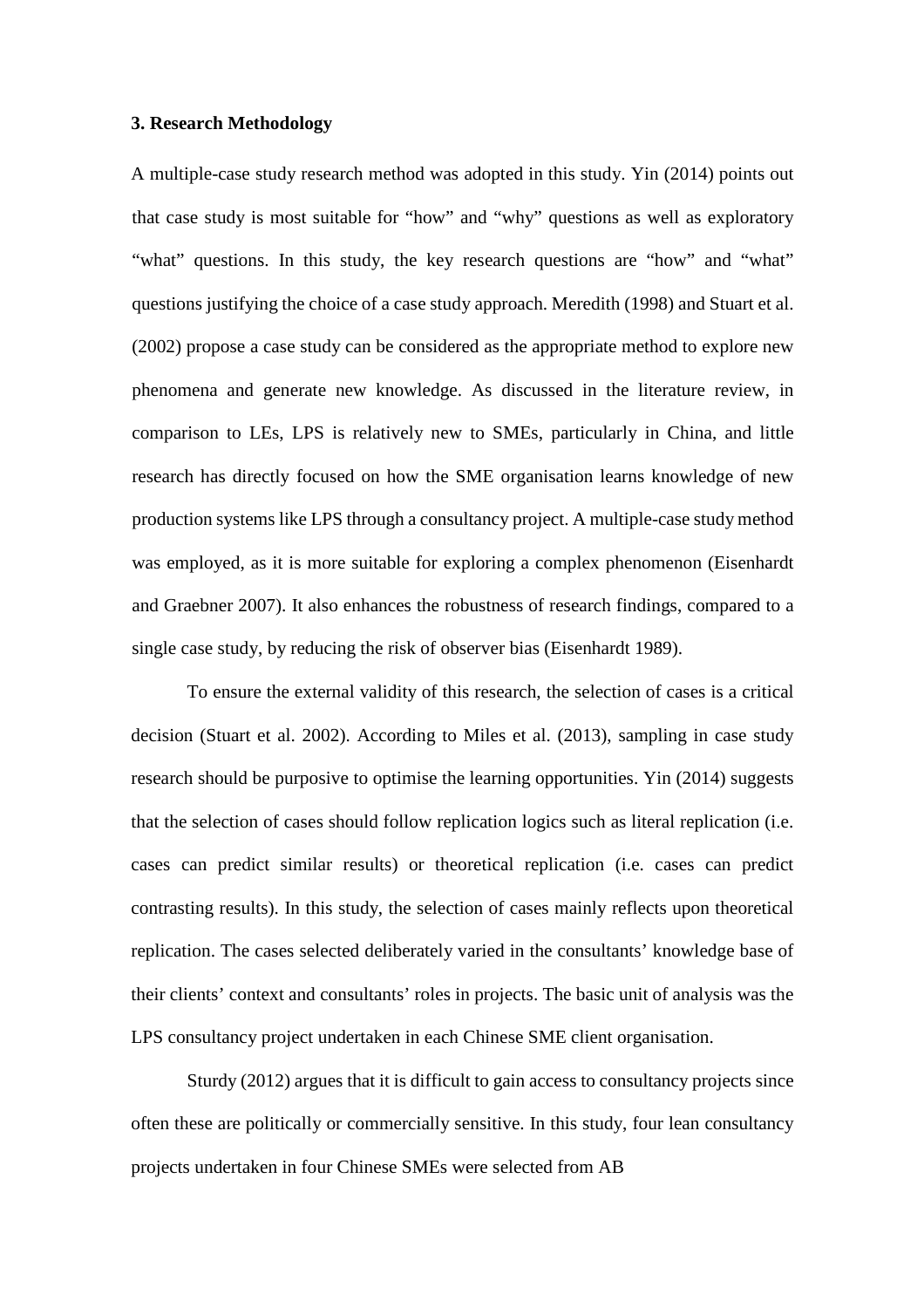Consulting Company. To open up access, one of the researchers linked up with AB Consulting Company, which provided better accessibility to managers and employees in the client organisations. Since these four client organisations were at the mid to end implementation stage of their LPS projects, it further ensured better availability of project materials. Located in the eastern part of China, AB Consulting Company is one of the leading consulting companies in its local area with 58 full-time employees and 98 parttime employees. It has been recognised as one of the "most influential consulting companies in China" and "the outstanding management consulting companies in 2011 and 2012". They provide a range of management consulting services, including strategic management, performance assessment, human resource management, marketing strategy, and, recently, LPS, to their client organisations (most of whom are SMEs). The four selected SME-client organisations operate in various industries. This multiple-case study was conducted between November 2012 and March 2013. Table 2 provides the background information of the selected client organisations.

## [Insert Table 2 near here]

Multiple data collection instruments were adopted in this case study including semi-structured interviews, direct (non-participant) observations and documentation. Table 3 summarises the average duration of interviews in each case. To ensure construct validity, various managers and employees in each client organisation were interviewed, such as the owner and senior managers who made the strategic decisions and middle managers and employees who were more familiar with operational issues. Informed consent was obtained from all interviewees. The interviews, that were audio recorded and supplemented with field notes, were later transcribed and the interviewees were offered the opportunity to review the transcripts.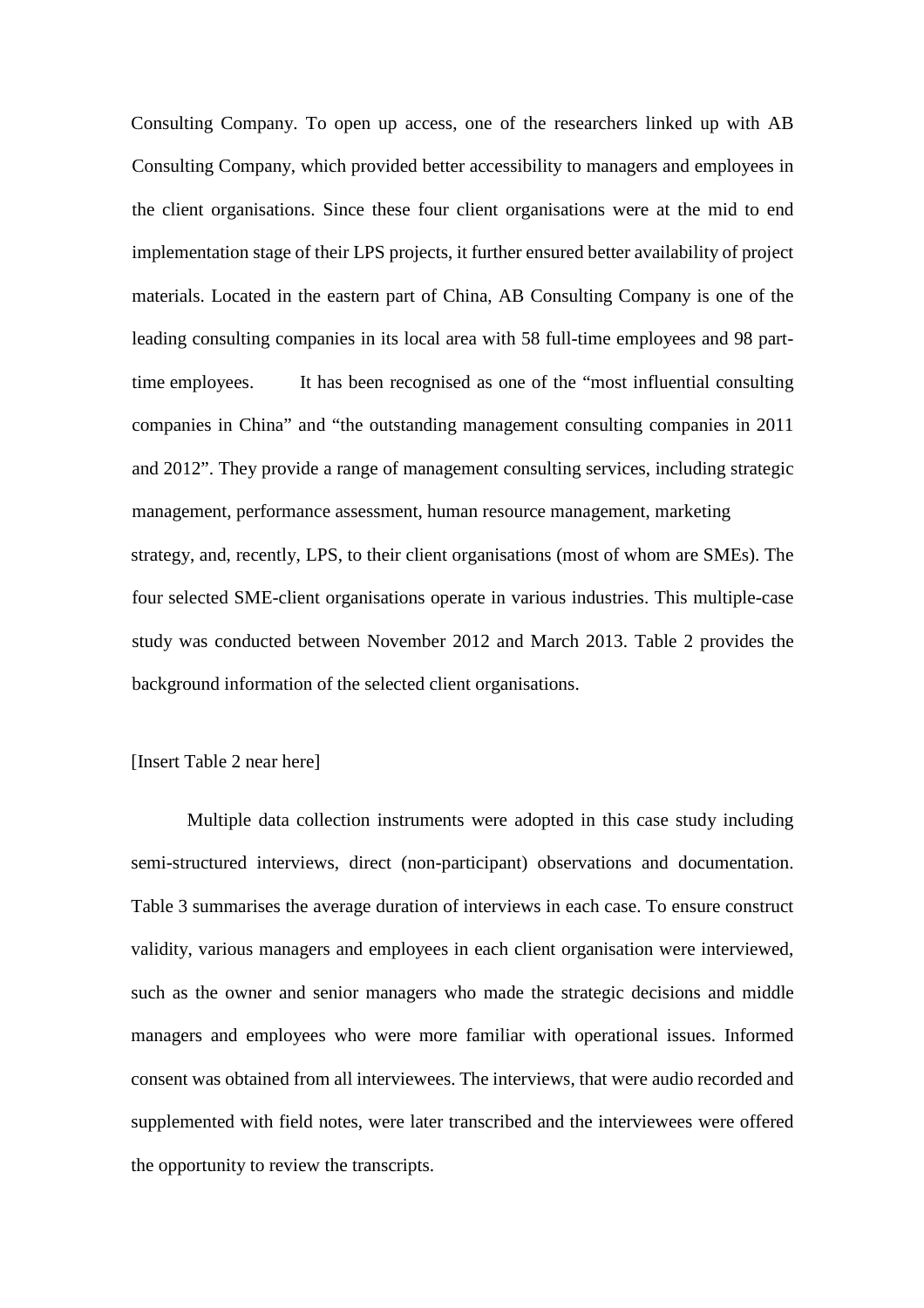#### [Insert Table 3 near here]

The project steering team meetings (where consultants and clients jointly managed the project and implemented changes) held in client organisations' meeting rooms, training courses held in client organisations' training rooms and changes on client organisations' shop floors were all observed. Table 4 summarises the number of observations in the case studies. Each observation lasted between 1 to 1.5 hours. Projectrelated materials, such as project plans, project progress reports, LPS implementation guidelines, rules and policies, which were made during the project and training materials, were obtained to validate the interview and observation data. This again improved the construct validity of case study (Yin 2014).

## [Insert Table 4 near here]

All data were coded after being transcribed. A template coding approach was adopted in this study (King 1998). Template analysis is a widely applied data analysis approach in qualitative research, which in essence involves using a list of codes (i.e. template) representing themes identified from the textual data (King 1998). In comparison to an open coding approach, template analysis allows a list of codes to be developed before data analysis (King 1998). For example, based on the literature review, codes that link to three types of burdens of otherness (e.g. "clients' view of consultants as experts") were created to identify the problems that arise from consultancy-involved projects. However, Miles et al. (2013) point out that many codes emerge empirically and these empirical codes can help researchers to better understand the research context. Instead of being restrained by the pre-developed codes, the use of template analysis also enables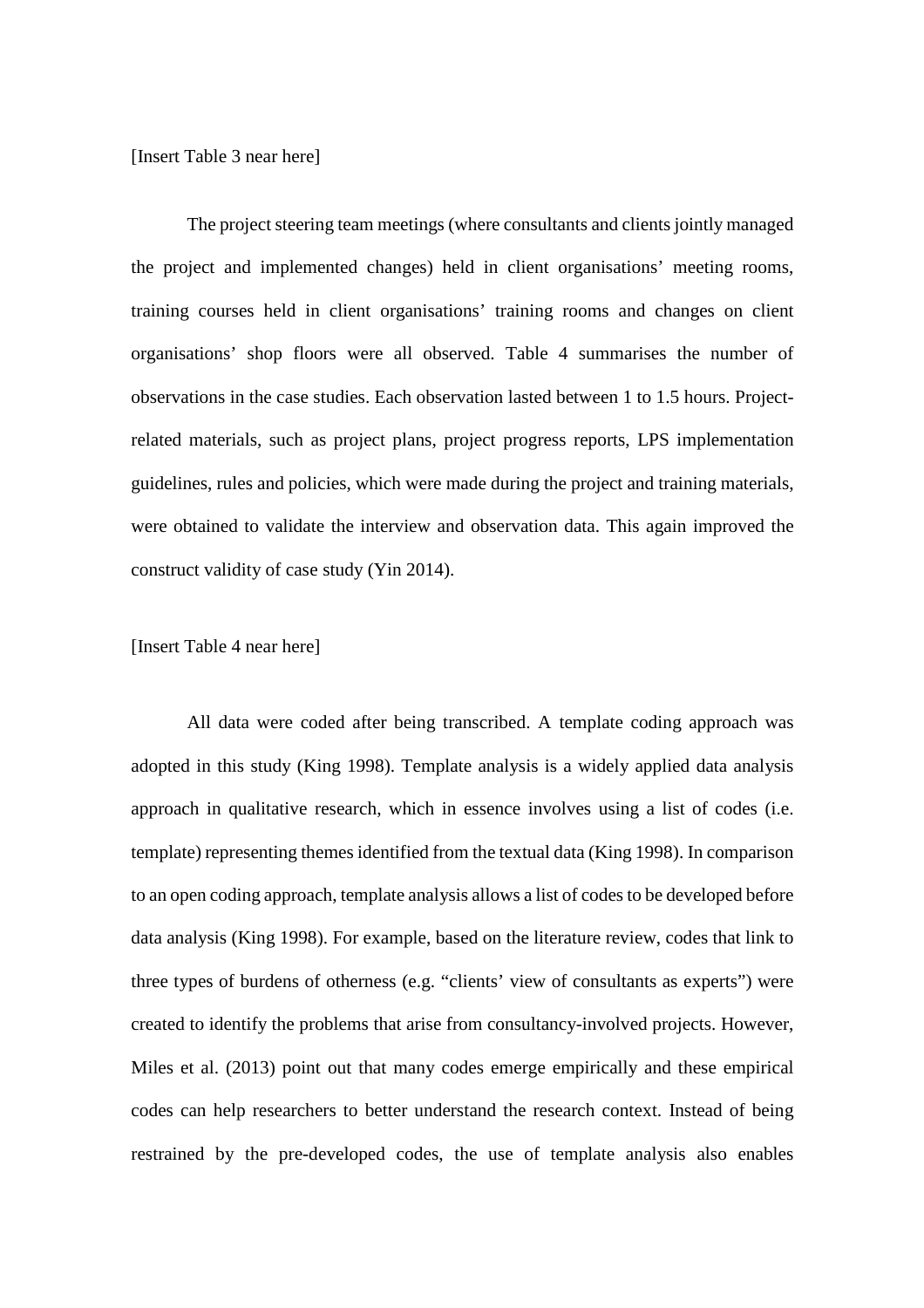researchers to modify the pre-developed codes and add new codes into the initial list during the data analysis process (King 1998). For example, two types of consultants' roles were identified in this study. Hence, two new codes named "consultants in residence" and "consultants as external advisors" were created to label them. These provided two contrasting examples of liminality. Table 5 summarises the characteristics of these two types of consultants' roles.

## [Insert Table 5 near here]

A combination of within-case and cross-case analyses was adopted to enhance the external validity (Yin 2014). Within-case analysis aims to identify the problems encountered by each client organisation in the consultancy-involved LPS project and the approaches adopted to deal with these problems. In the cross-case analysis, similarities and differences in relation to problems encountered and approaches adopted in "consultants in residence" and "consultants as external advisors" were identified. To ensure the internal validity of data analysis, group meetings were held between the authors to review the results from the case studies. The initial results were also presented to practitioners (e.g. senior managers and consultants who were involved in the projects). Their feedback helped to further improve the internal validity of this study.

## **4. Results from the Case Study**

This section reports on the findings, which are summarised in Table 6. Four key problems encountered when introducing LPS to Chinese SMEs through consultancyinvolved projects are outlined and four approaches to deal with the identified problems are proposed.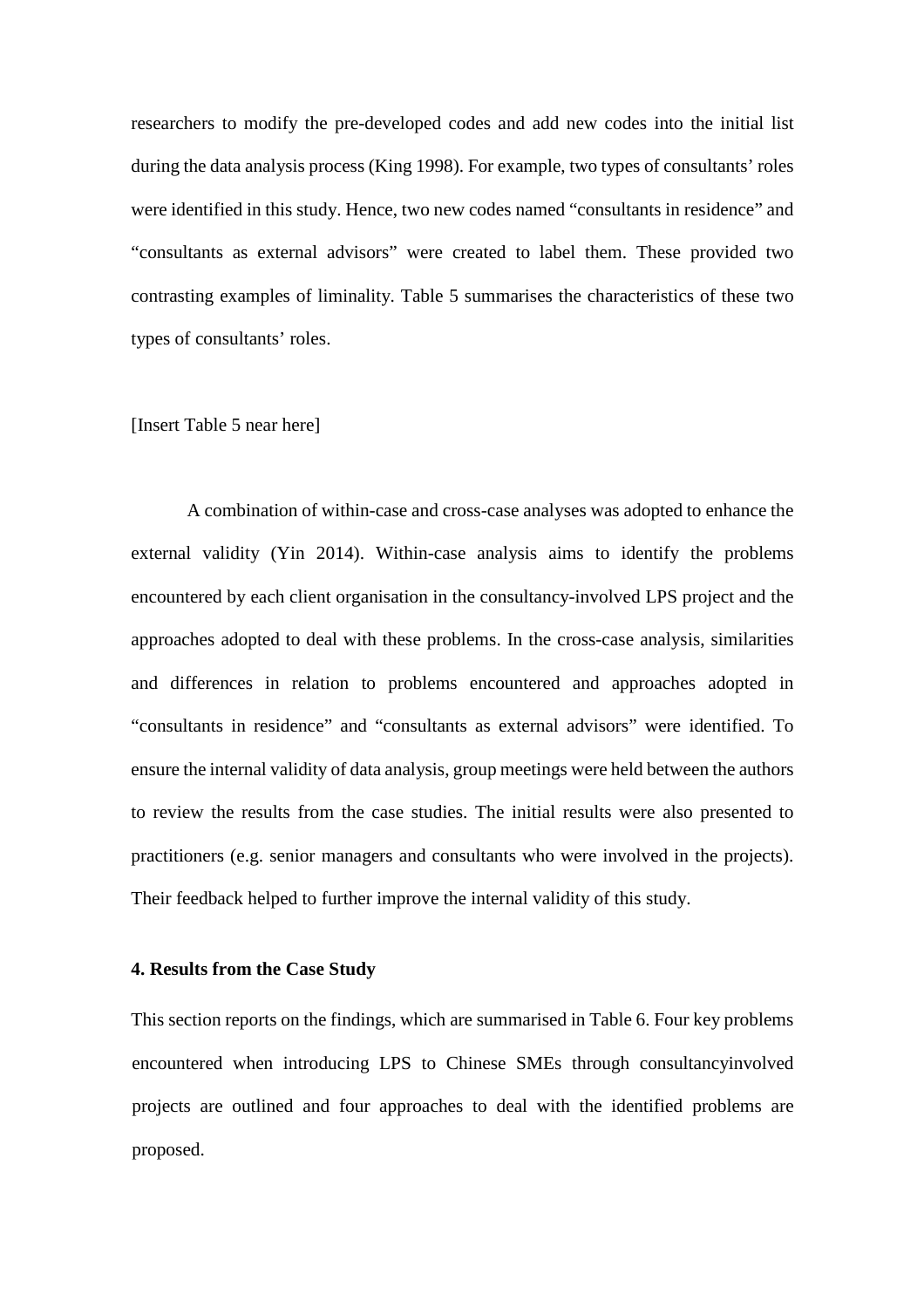[Insert Table 6 near here]

## **4.1** *Problems*

#### 4.1.1 *Clients' view of consultants as experts*

The first common problem relates to the clients' attitudes towards consultants. The issue revolved around the fact that the consultants were commonly perceived as the experts. Client personnel were reluctant to be involved in the process of developing LPS implementation guidelines and training materials because they believed that consultants possessed more expertise to carry out these tasks. This meant that managers and employees in these four client organisations relied too heavily on guidelines, advice and training or even decisions (i.e. "consultants in residence") made by consultants. For example, at the pre-implementation stage of LPS projects, on-site investigations were conducted by the consultants at each client organisation for the duration of between two and three weeks. Consultants were responsible for identifying operational areas of concern in their client organisations and proposing project plans. Table 7 summarises these areas of concern identified from the on-site investigation in each client organisation and the relevant key tasks included in the project plan.

## [Insert Table 7 near here]

At the implementation stage of LPS, consultants needed to deliver training courses to managers and employees. The themes included training associated with the key tasks of the project plans. For example, LPS practices such as 6S and visual management were the common themes across the investigated consultancy projects.

Training themes related to performance assessment and job design were included in Client 1 and 2 which focused on the organisational level of change. Moreover, the owners and senior managers in Client 1 and 4 (i.e. "consultants as external advisors") required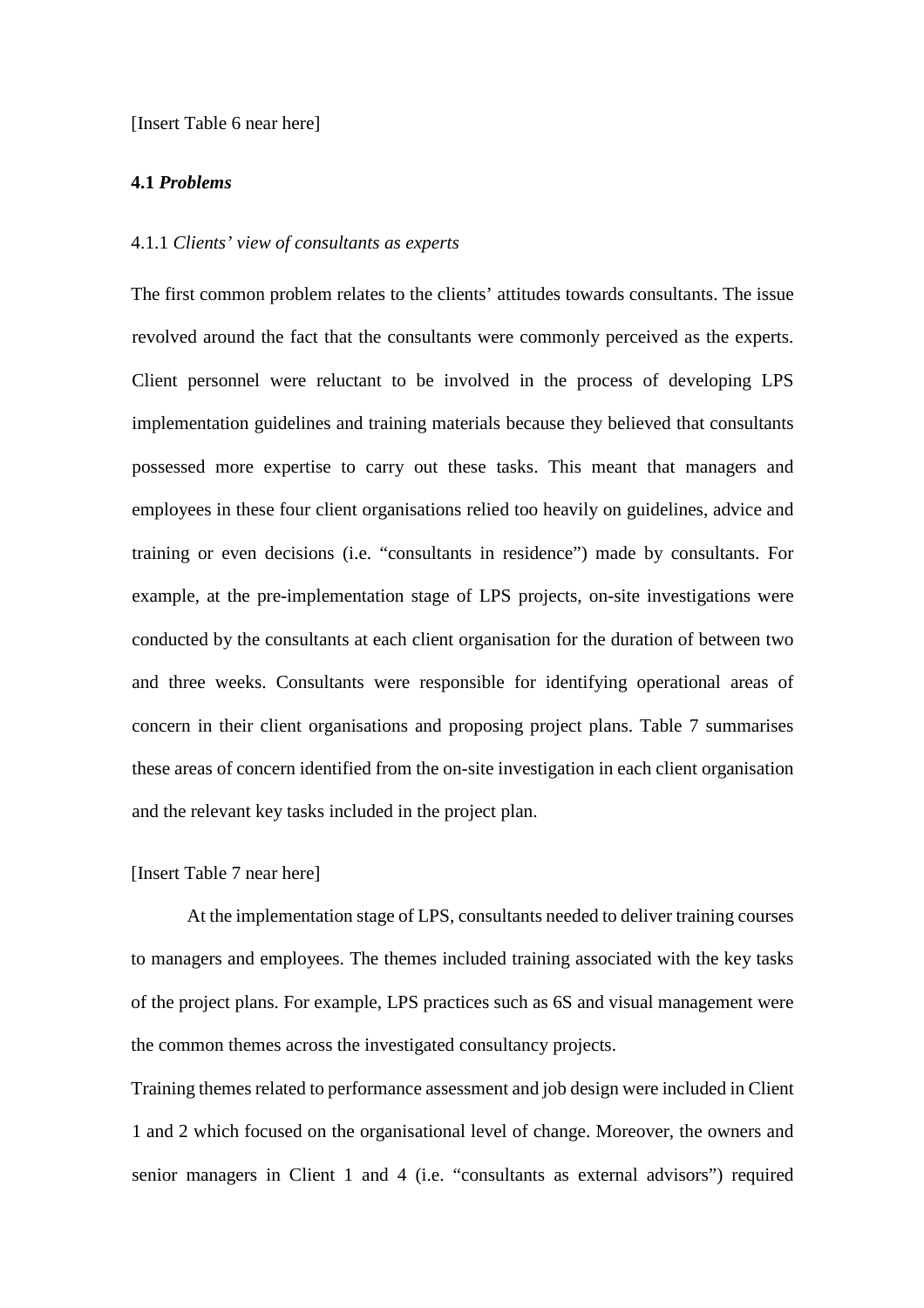consultants to develop procedures and guidelines for LPS implementation and consultants employed by Client 2 and 3 (i.e. "consultants in residence") were further asked to make decisions for LPS implementation. All of the interviewed consultants deemed that they were working in a stressful and demanding environment. They argued that it was difficult to carry out all the required tasks without managers and employees' involvement since substantial contextual information was needed to develop training materials and LPS implementation guidelines.

## 4.1.2 *The "command and control" culture in Chinese SMEs*

The second common problem follows on from and compounds the first problem and is associated with traditional Chinese culture that possesses a "command and control" characteristic. By triangulating interview data from consultants and managers who were involved in the project steering teams and observation data from project steering team meetings, it was found that middle managers were more likely to passively follow consultants' ideas rather than actively engage in the development of training materials and LPS implementation guidelines. These middle managers commonly believed that consultants were more professional and experienced in LPS implementation and they should respect and follow ideas and advice offered by consultants. The consultants were commonly titled as "*lao shi*" (meaning teacher in English) by managers and employees in these client organisations. Particularly, in "consultants in residence" (i.e. Client 2 and 3), managers in the project steering teams actually felt comfortable with the "decisive" role played by their consultants. Given the consultants' extensive experience in LPS implementation and working in organisations that were similar to Client 2 and 3, managers believed that the consultants were proficient in dealing with tasks in relation to LPS implementation and daily operations in their organisations. The consultants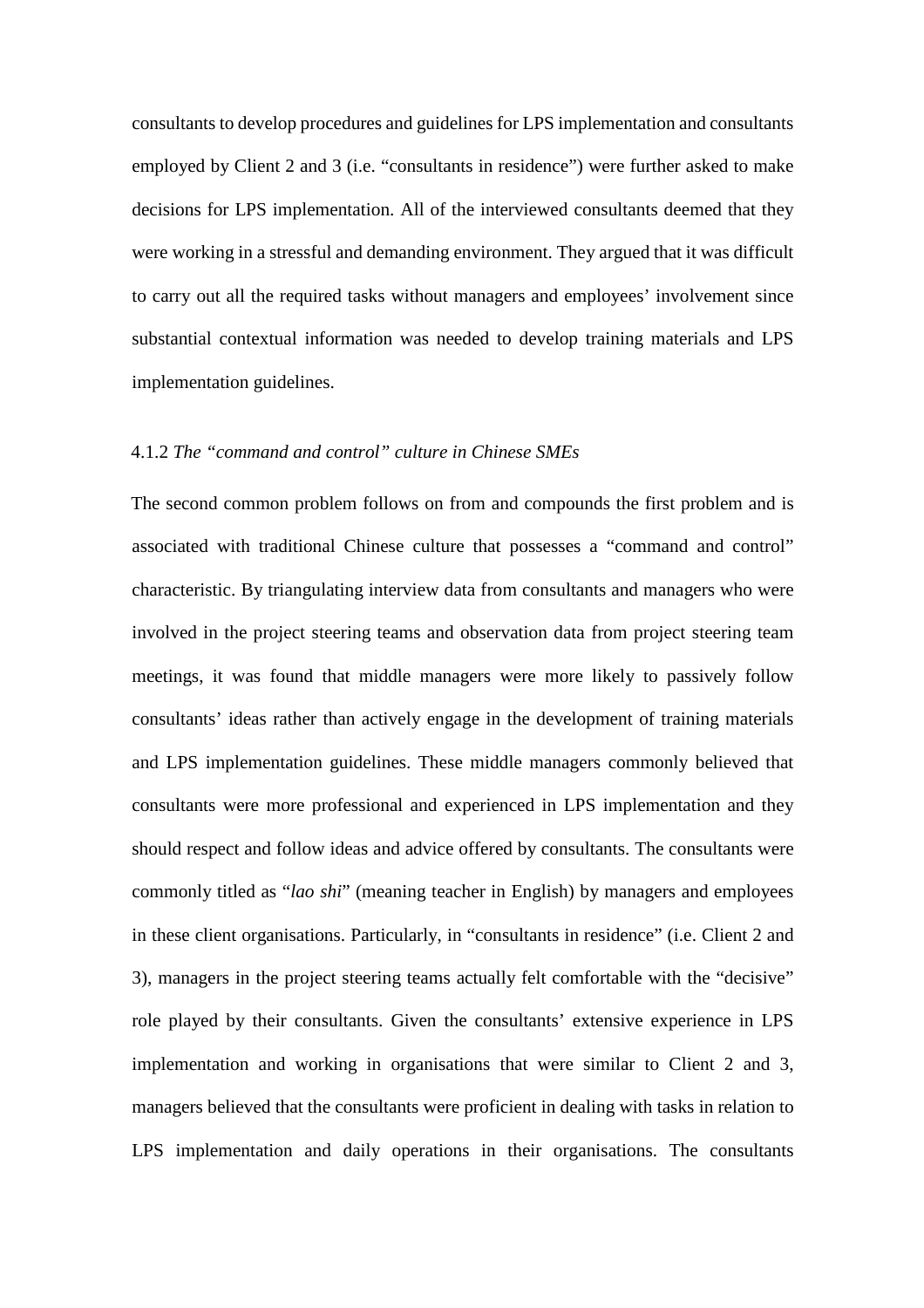employed by the four client organisations were commonly concerned with this passive role played by managers stemming from Chinese culture and the viewing of consultants as experts (to be fully respected and unchallenged). This, in turn limited the consultants opportunities to gain valuable insights into the details of daily operations in their client organisations.

## 4.1.3 *Consultants' lack of contextual knowledge*

Prior to LPS implementation, daily operations in these four SME client organisations were informal: for example, procedures of operations, performance assessment, quality control, equipment management as well as warehouse management were not

standardised or well documented. This made it difficult for the consultants, who were external to these organisations, to gain sufficient contextual knowledge within a relatively short period of time. Compared to consultants "in residence" (Client 2 and 3), the consultants employed by Client 1 and 4 ("consultants as external advisors") needed to spend a lot of time understanding the technical language and jargon used by the managers and employees. The interviewed managers and employees commonly mentioned that the language used by consultants (particularly in the early training sessions) seemed abstract and inaccessible. Case examples included in the training sessions were irrelevant to their existing operations. The deputy general manager in Client 4 pointed out it was crucial for consultants to "*dive deeply into*" the shop floor to capture the details of operations.

## 4.1.4 *Consultants' limited accessibility to feedback from employees*

The interviews with consultants and managers showed that they were required by the senior managers to revise and improve the LPS implementation guidelines, rules and procedures that were issued to the shop floor. However, in comparison to "consultants in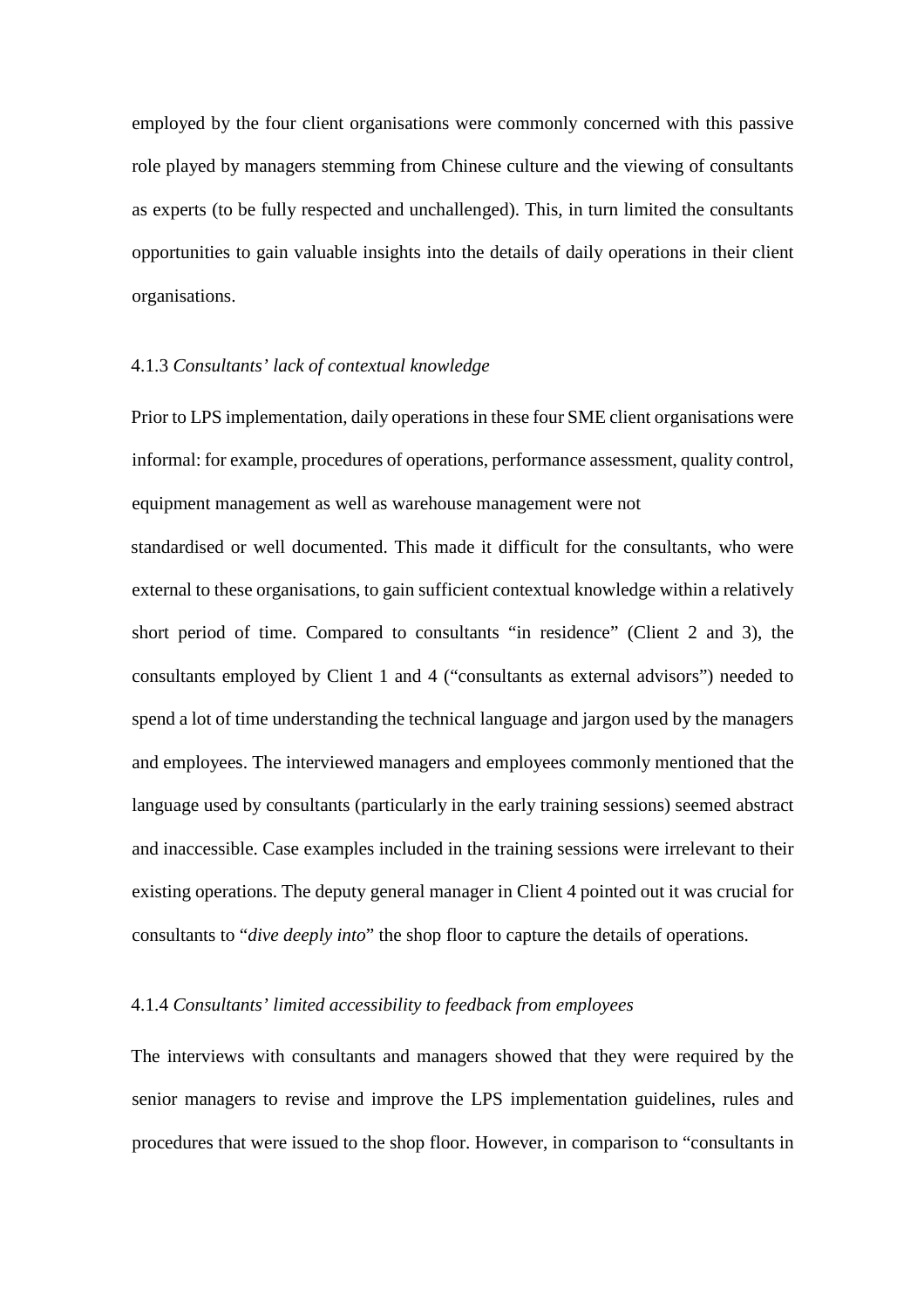residence" (Client 2 and 3), consultants in Client 1 and 4 reported that they struggled to obtain direct feedback from lower management layers such as workshop directors and supervisors as well as front-line employees due to their limited accessibility to the shop floor. It was confirmed by senior managers in these two client organisations that in addition to project steering team meetings, consultants were only allowed to attend other meetings related to daily operations and management when invited. Hence, the consultants were also concerned that some important feedback from lower management layers and employees may be overlooked, particularly when there were no formal records of meetings.

## **4.2** *Dealing with problems*

## 4.2.1 *Proactively engaging clients*

The first approach adopted by all the consultants to deal with the four key problems identified above links to their proactive engagement of clients in LPS implementation. All of the interviewed consultants agreed they needed to proactively approach middle managers and front-line employees and welcome comments about LPS implementation, for example, by talking with employees after training sessions. They also pointed out that it was critical to create an open and friendly atmosphere that could enable managers and employees to freely express their thoughts and concerns.

In "consultants as external advisors" (Client 1 and 4), to develop training materials that were more accessible to all the employees, the consultants invited middle managers and experienced supervisors to join the drafting process of training materials and selection of case examples. In Client 4, the consultants further adopted a "*going out*" (the term used by consultants) approach to enhance employees' learning of LPS. For instance, to illustrate the importance of visual management, the consultants organised a field trip for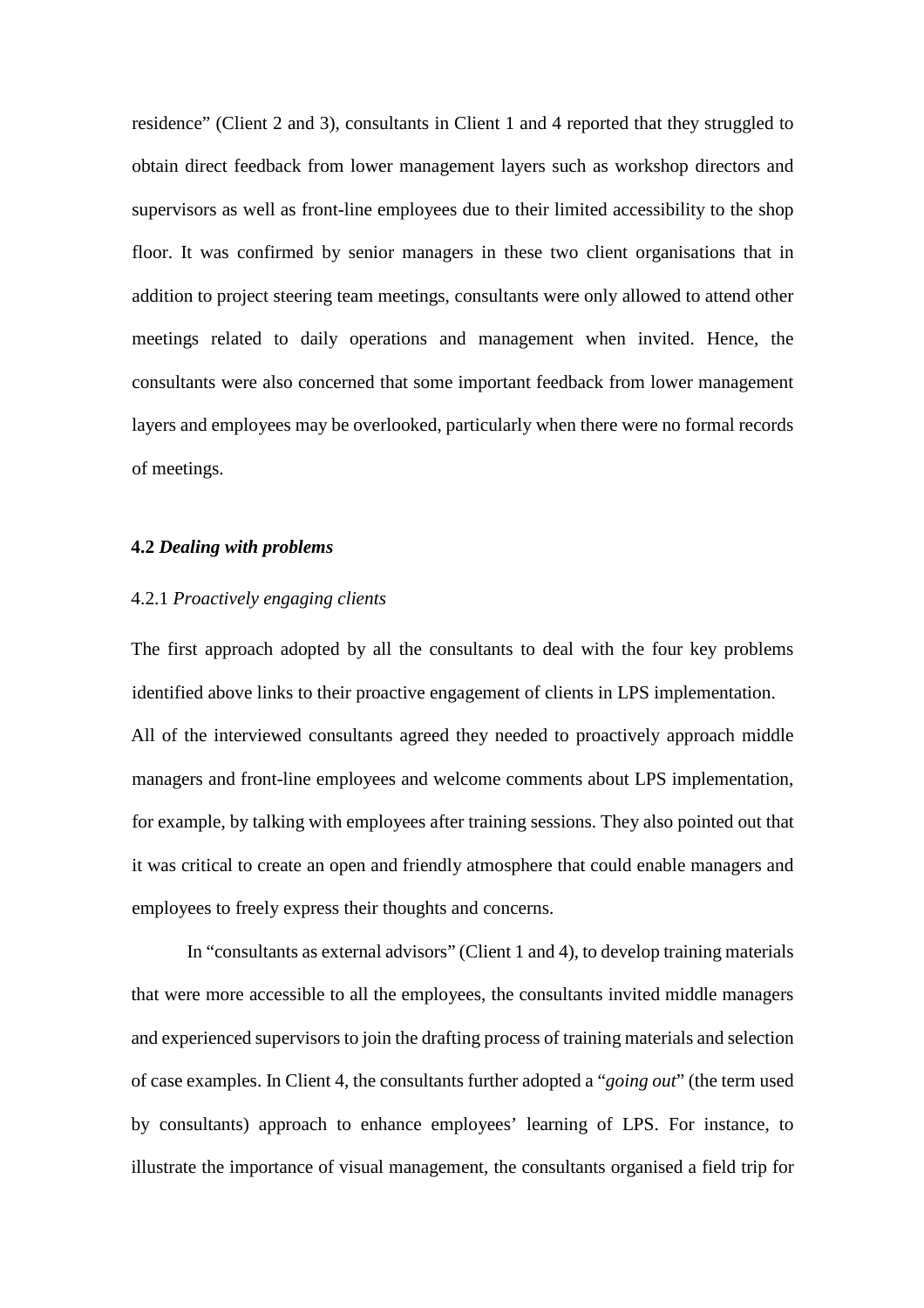middle managers and supervisors to the supermarket. During the trip, the middle managers and supervisors discussed the feasibility and potential benefits of using visual management. A new term, "*big tag*", was created by the managers and employees to label the visual boards during this trip and this term was later used widely in their training materials. The interviews with managers and employees in both Client 1 and 4 showed their positive perspectives on the training.

In "consultants in residence" (Client 2 and 3), although the consultants could directly make decisions about tasks related to LPS implementation, they stressed that comments from managers and employees were needed to validate their decisions. Both of the consultants agreed that it was useful to transparently communicate their rationales of decision making and to explicitly highlight employees would not be punished or blamed by any of the negative comments.

## 4.2.2 *Jointly embedding LPS at the organisational level*

The triangulation of data from interviews with consultants and managers, observation of meetings and documents of project progress showed that changing rules, policies and procedures constituted critical parts of LPS projects undertaken in all four client organisations (see Table 8).

[Insert Table 8 near here]

New rules and policies were determined and issued by the project steering team in each client organisation. Both the consultants and managers involved in project teams recognised the importance of this changing of rules, policies and procedures. From the consultants' points of view, being positioned as experts and professionals, this allowed the consultants to meet what was always expected of them, to provide solutions and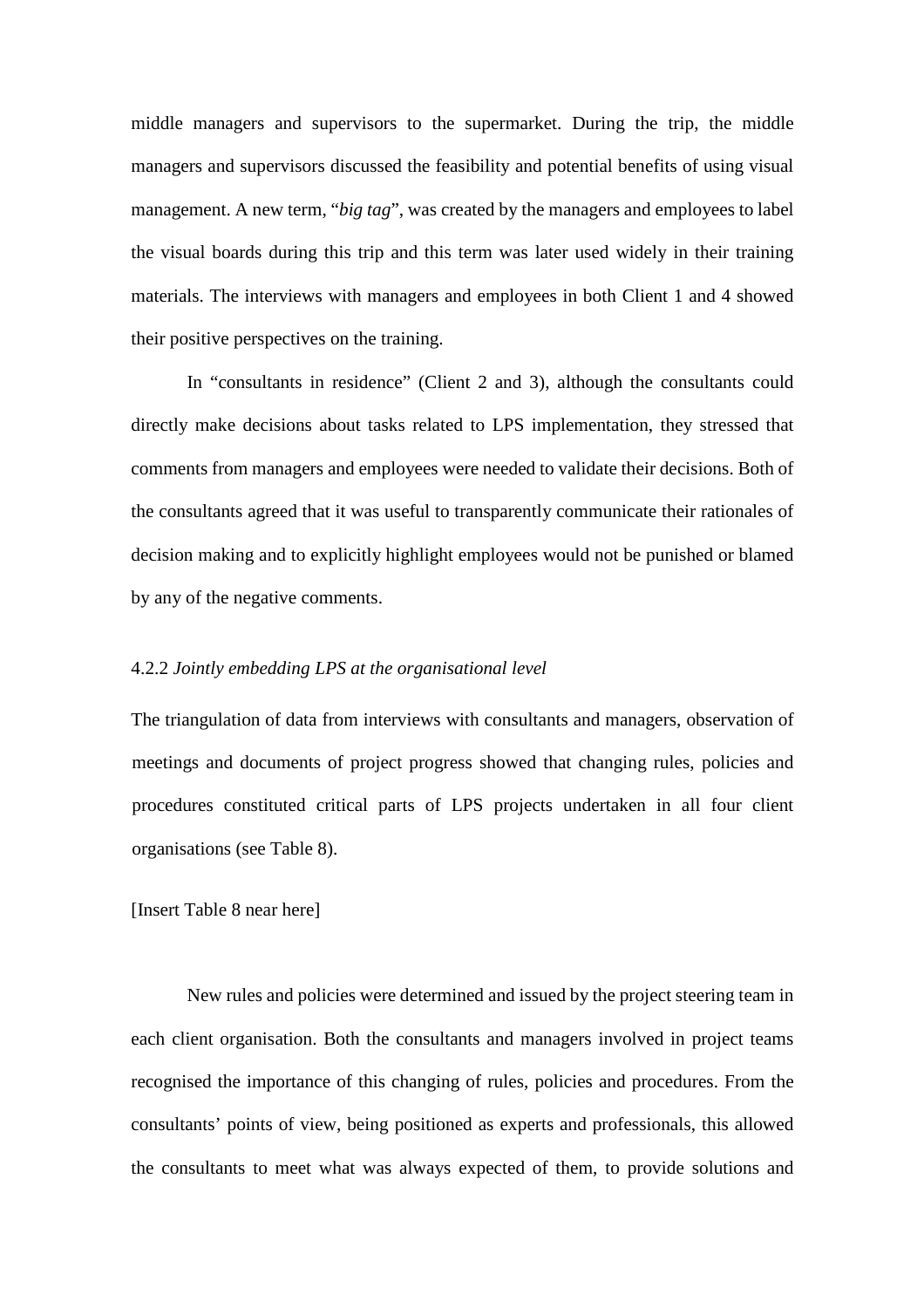training to managers and employees (particularly, in the investigated clients where managers and employees were not familiar with LPS implementation). This also allowed the consultants to deliver against their intention to ensure the sustainability of the use of LPS in these client organisations after leaving. Similarly, from the managers' points of view, enacting rules, policies and procedures could standardise employees' behaviour, providing greater consistency and control of operations. For example, the standard operating practices (SOPs) provided step-by-step guidance on tasks that needed to be completed at each workstation. Also, the change of performance assessment methods drove employees to abandon their old practice of only focusing on the quantity (rather than quality) of products.

## 4.2.3 *Employing consultants with good contextual knowledge*

The consultants "in residence" (Client 2 and 3) had more extensive experience in working in organisations that were similar to their clients. Hence, they were more familiar with general operations procedures, technology, equipment, technical language and even jargon that were commonly adopted and thus more capable of gaining a quick understanding of the context in their client organisations. They were also able to interpret LPS by the use of common language, which was accessible to the managers and employees, and to make their advice on the implementation of LPS more realistic and suitable to their client organisations. Training materials were practical and easytounderstand with a large number of examples directly from their shop floor operations.

## 4.2.4 *Giving consultants appropriate accessibility and authority*

In comparison to "consultants as external advisors", consultants "in residence" were given more access to sensitive information and more authority to decide LPS implementations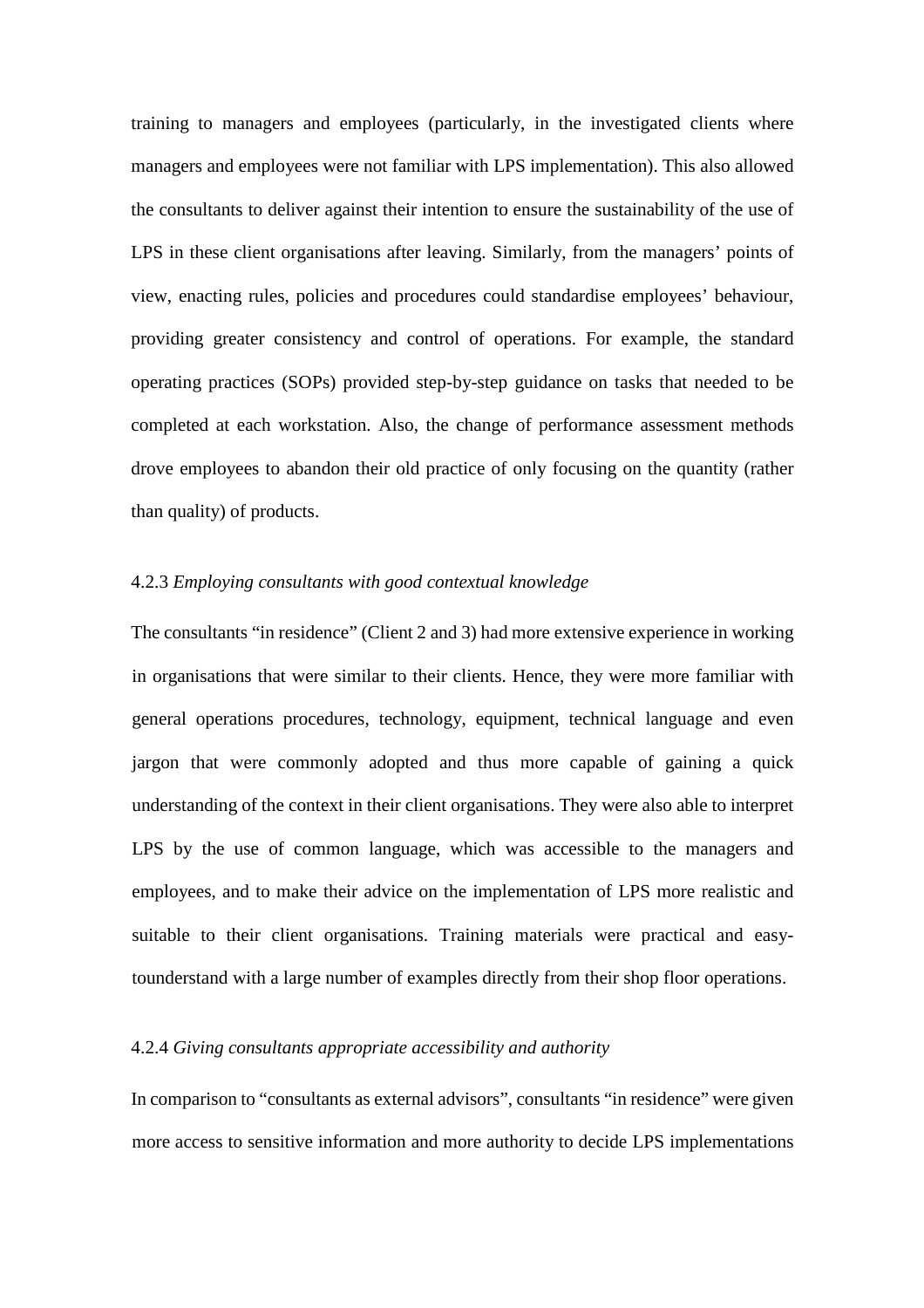tasks. Being employed as senior managers, the consultants in Client 2 and 3 had good access to the sensitive information like sales, technological and financial information as well as the shop floor in their client organisations. They had more opportunities to gain feedback from employees; for example, they walked around the workshops to observe or chat with supervisors and operators, organised regular meetings to listen to the reports from middle managers and directly joined the learning activities on the shop floor. The collected feedback would then be sorted and discussed among the managers in project steering teams and they confirmed that the revision of LPS implementation guidelines and procedures was completed efficiently. Moreover, although the consultants in Client 2 and 3 had authority to decide and approve LPS implementation tasks, they pointed out that this should not be misinterpreted as forcing managers and employees to comply with them. They still needed to justify their decisions by showing the extent to what the guidelines and procedures could be applied in their client organisations.

Table 9 illustrates the performance indicators observed from the case studies. The table shows that the firms where the consultants were in residence were quicker to move to establish an effective key performance indicator (KPI) system and were also showing faster improvements across the range of indicators that had been identified. However, it is worth noting that this table only provides a "snap shot" of the very early indicators of performance that were observed and a follow-up longitudinal study would be required to be conducted in the future to verify the findings.

[Insert Table 9 near here]

## **5. Discussion**

In line with Dowlatshahi and Taham (2009), Panizzolo et al. (2012) and Yang and Yu (2010), the Chinese SME client organisations found themselves lacking internal expertise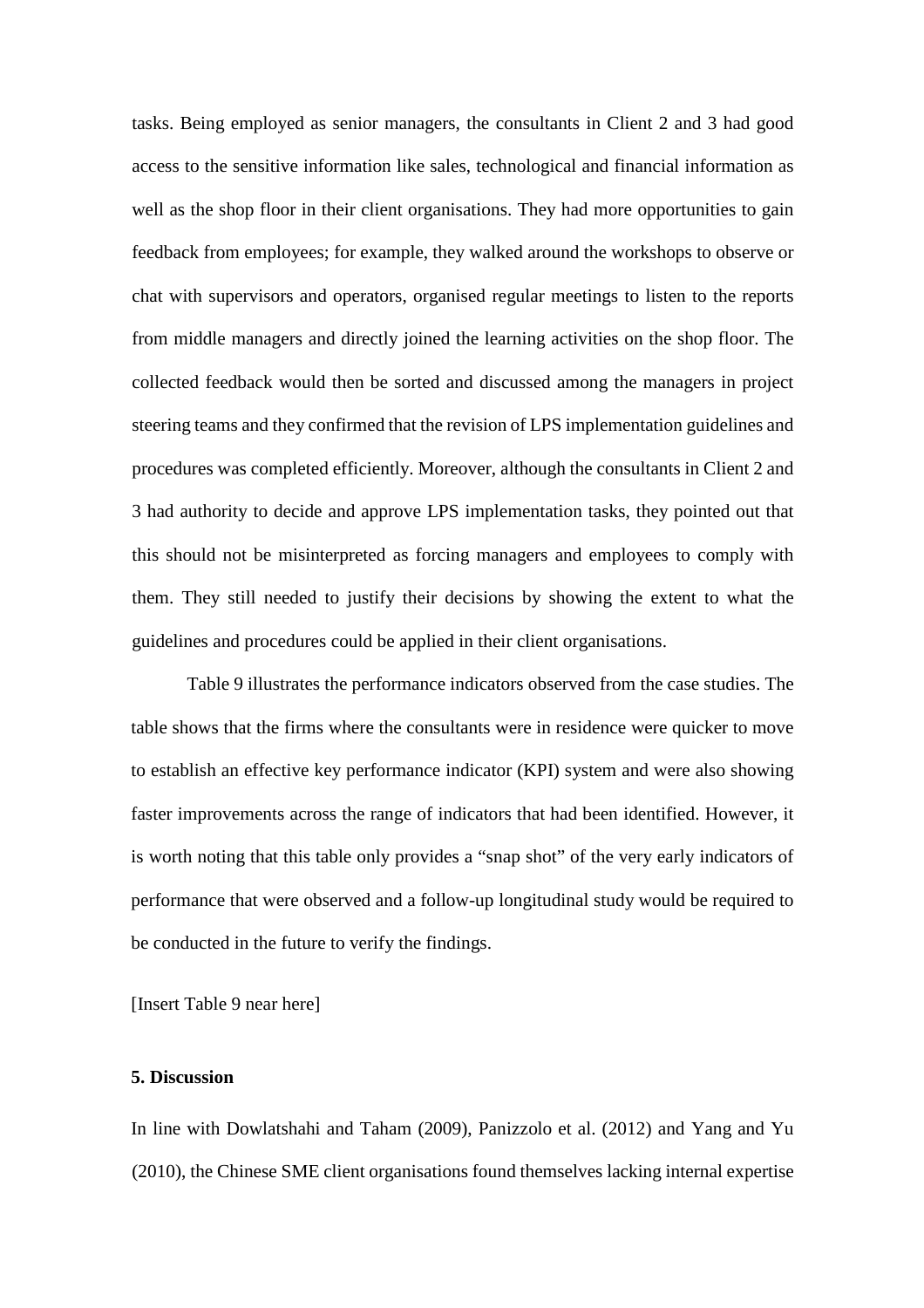to carry out LPS implementations and thereby, the assistance from external agencies such as management consultants was needed. Problems identified from this case study showed that "burdens of otherness" (Kipping and Armbrüster 2002), which inhibited SMEs to learn new production systems like LPS, existed in the investigated consultancy projects and some were even reinforced in the Chinese context. Moreover, building on research associated with management consultancy and organisational learning, this study also investigates possible approaches to deal with these problems. The identified problems and approaches will be discussed below followed by a reflection of the findings in relation to the previous body of research in the field of managing knowledge across boundaries with a focus on the concept of liminality and the "3T Framework".

In consultancy projects, it is not unusual for clients to position consultants as experts or "donors of knowledge" who supply knowledge to their client organisations (Christensen et al. 2013, Kubr 2002, Lashkarbolouki et al. 2011), particularly in these investigated Chinese SMEs where managers and employees have only gained limited training about new and advanced production systems like LPS (Cunningham 2010, Singh 2010). In the Chinese context, the clients' view of consultants (i.e. expert or donors of knowledge) was also reinforced by the "command and control" characteristic of its traditional culture (Whitley 1992). The consultants in this case study were considered as more experienced seniors by middle managers and employees and thereby, they were more likely to respect and passively follow consultants' advice.

However, it is problematic to merely position consultants as "donors of knowledge" (Kipping and Armbrüster 2002). The adoption of LPS in an organisation requires changes at both organisational and shop floor levels (Hines et al. 2010, Rich et al. 2006) and various levels of contextual information as well as human resource development was needed to support these changes. In this case, the consultants commonly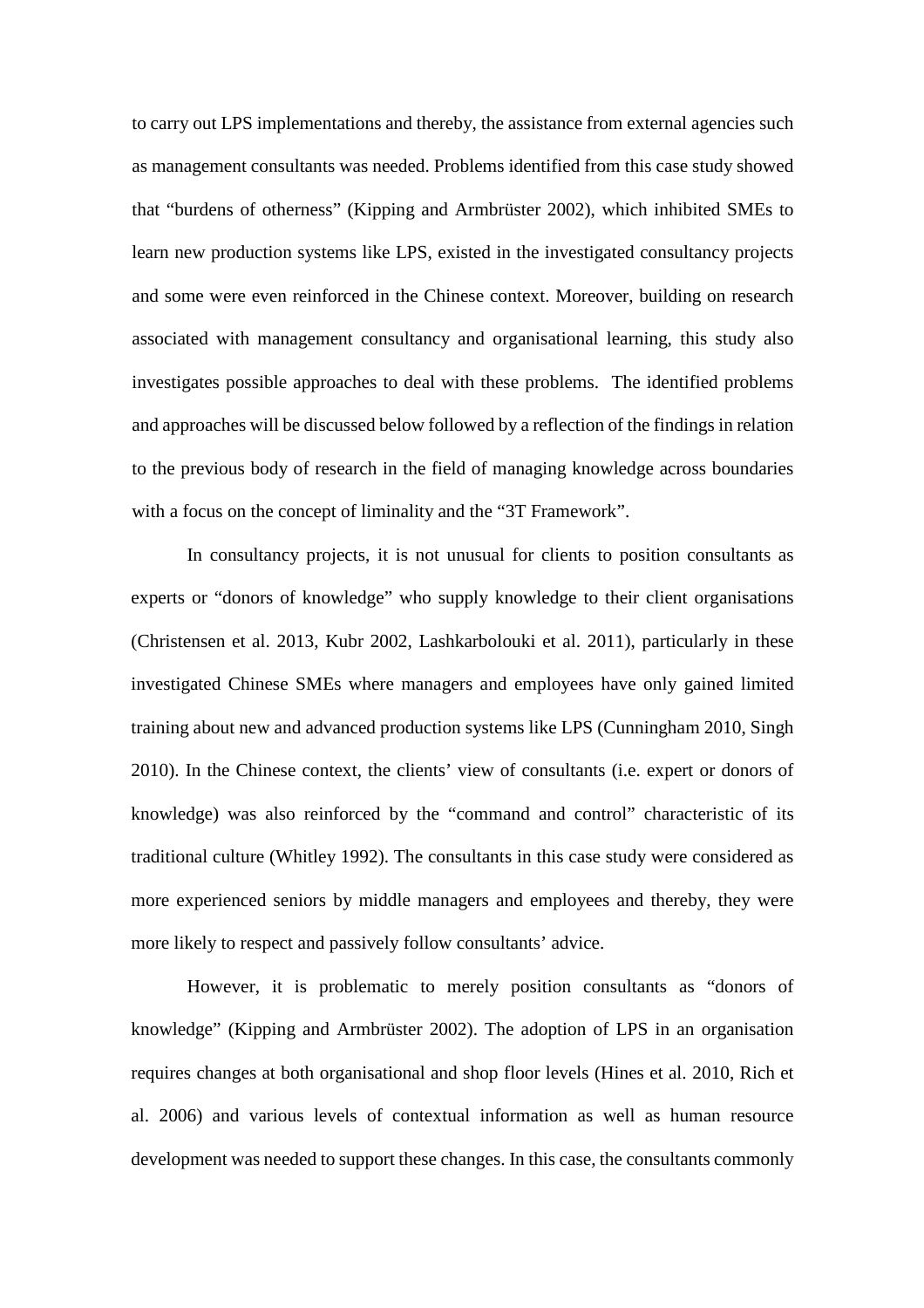recognised the importance of proactively involving clients in LPS projects through various activities such as field trips and individual meetings. The open and friendly atmosphere created in these activities also loosens the "command and control" environment in the consultancy project.

Furthermore, both consultants and managers were keen to embed LPS into the organisational level. It is suggested by the organisational learning literature, to ensure learning occurs at the organisational level, learning results should be documented and institutionalised (Argote 2011, Argyris and Schön 1996, Crossan et al. 1999, Dyck et al. 2005). Institutional mechanisms such as organisational rules, policies and procedures can be used to maintain learning results (Crossan et al. 1999). In this study, new rules and procedures associated with the use of LPS were developed, for example, SOPs and new performance assessment methods. By implementing these new rules and procedures, the existing and outdated practices, could be abandoned and unlearnt and the use of LPS could be better regulated and legitimised. As consultants needed to leave their client organisations when the project tasks were finished, these new rules and procedures could further assist client organisations in sustaining their adoption of LPS.

Another problem found in this case study associated with the role of consultants in transferring and transforming knowledge. Gammelsaeter (2002) and Kipping and Armbrüster (2002) point out that differences exist between consultants and their clients' knowledge bases. In this study, it was found that there was a knowledge gap between consultants (who possessed good knowledge of LPS) and their clients (who had limited or even no training about LPS) in general. In addition, the diversity of consultants' knowledge base of their clients' contexts was also identified in this study. In "consultants as external advisors" (Client 1 and 4), the consultants possessed limited contextual knowledge of their client organisations. To develop a consensus of LPS among managers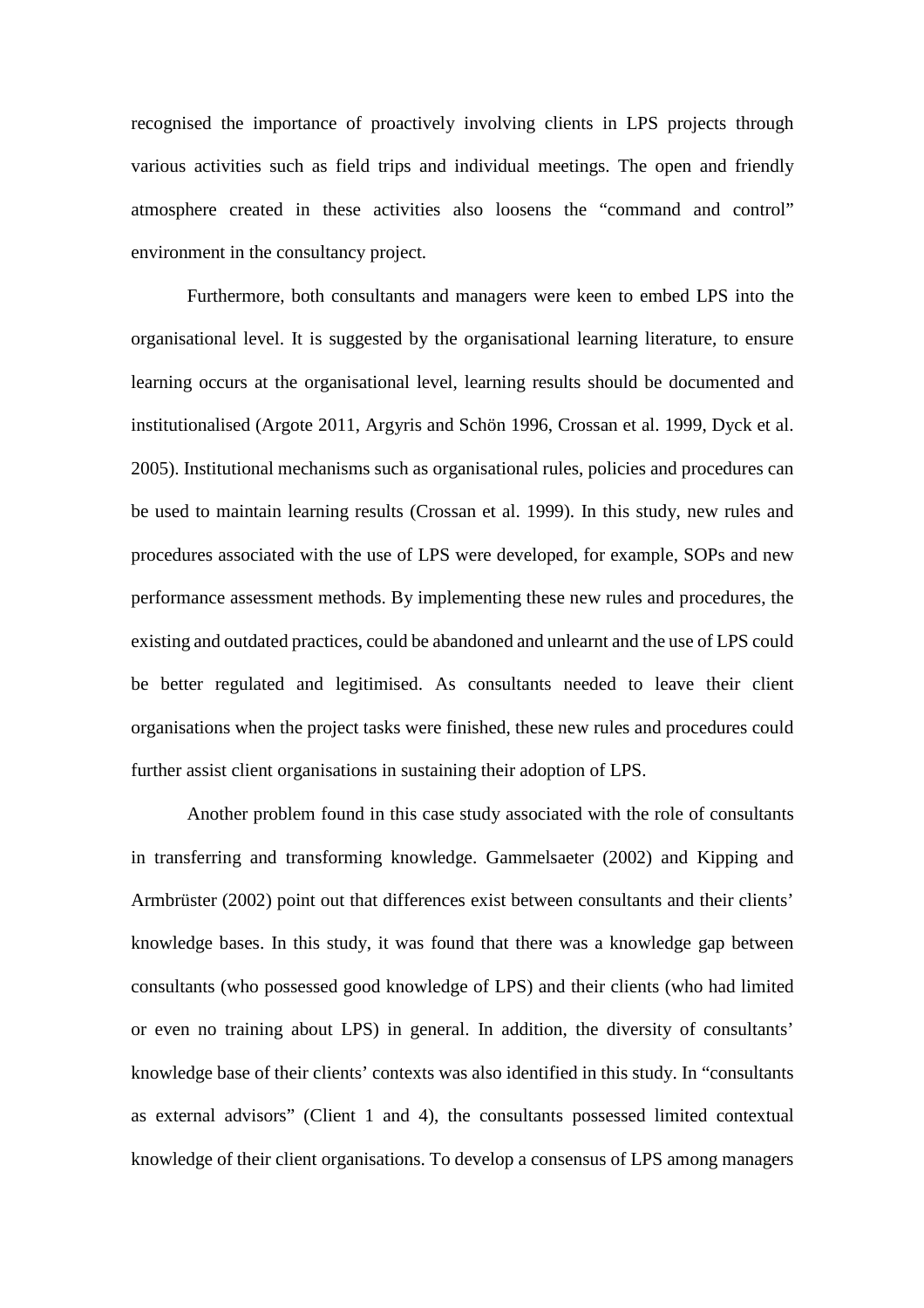and employees (Flores et al. 2012), the intensive engagement of managers and employees was needed by the consultants to refine their existing language or develop new languages (Crossan et al. 1999, Flores et al. 2012) to interpret LPS (e.g. the co-development of training materials in Client 1 and the use of "*big tag*" in Client 4). In contrast, consultants "in residence" (Client 2 and 3) had more extensive contextual knowledge and through their good accessibility to clients' internal information enabled them to gain more useful insights into clients' contexts. The results showed that they were more capable of interpreting LPS through the use of language that was highly accessible to manager and employees. Hence, the extensive contextual or sector knowledge (Sturdy 2010, Sturdy et al. 2009) possessed by the consultants reduced the knowledge gap between consultants and clients. The consultants' sector knowledge also accelerated the development of a shared understanding of LPS. For example, the consultants and managers did not need to spend much time in clarifying technical terms or explaining jargon when developing training materials or drafting rules and procedures.

The results also showed that both types of consultants were keen to promote and diffuse new rules and procedures associated with LPS implementation throughout their client organisations, such as the use of visuals and on-site training. This confirms Kipping and Armbrüster's (2002) argument of consultants' change-driven activity system. However, since the owners and managers in the investigated SMEs recognised the importance of improving their current performance, they were less resistant to new ideas like the adoption of LPS initiatives proposed by consultants. Additionally, new rules and procedures also helped the adoption of LPS in these client organisations.

While employees were required to implement new rules and procedures associated with LPS, a further issue emerged from this study surrounded the integration of the comments from groups or individuals into the organisational level (Crossan et al. 1999).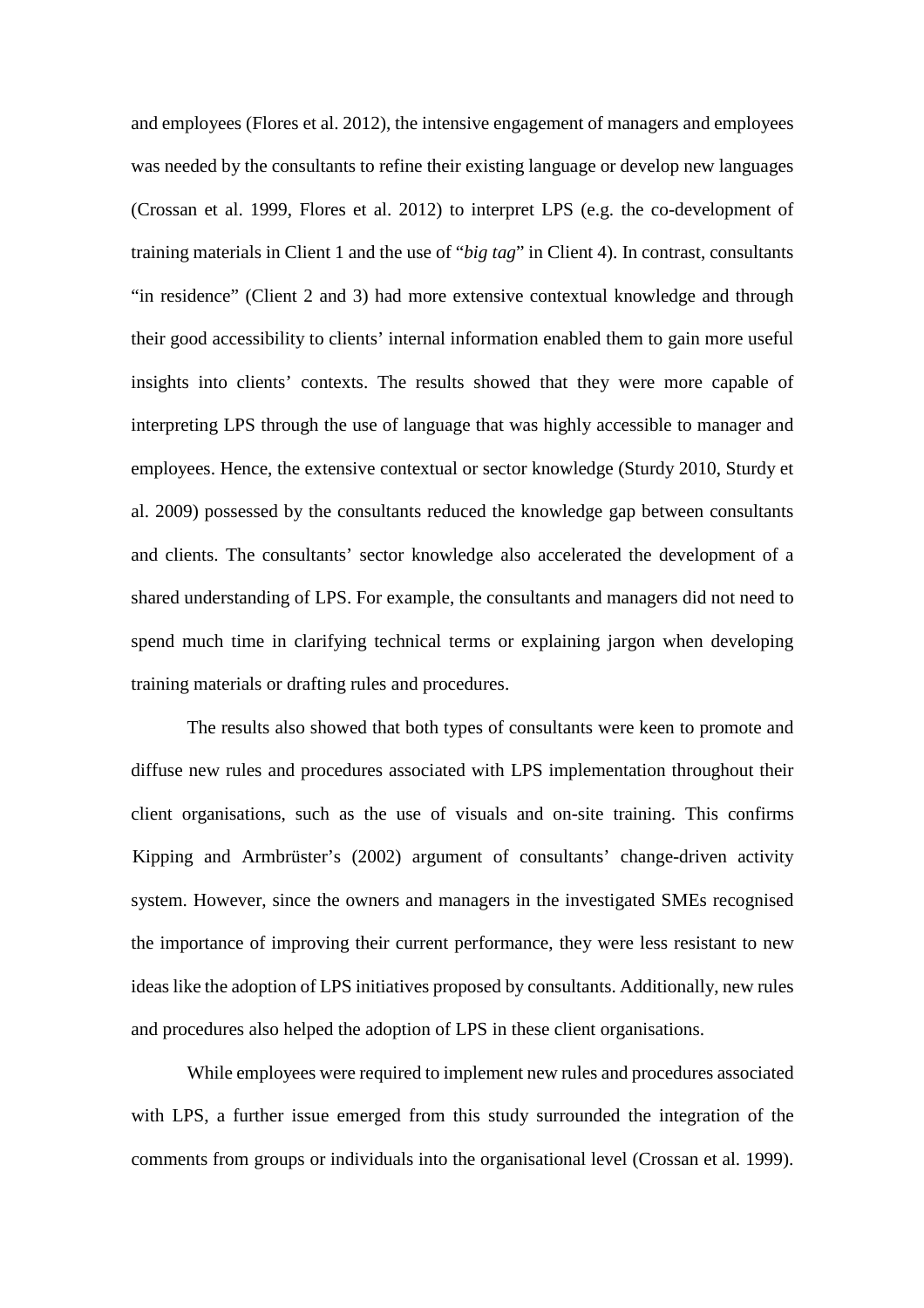Although the consultants were required to revise the rules and procedures, it was found that revisions of LPS implementation rules and procedures were constrained by consultants' accessibility to employees' feedback. For example, the consultants "in residence" (Client 2 and 3) reported their direct access to employees' feedback of the newly issued rules and policies, whereas there seemed no guarantee of the revision of the rules and procedures in "consultants as external advisors" (Client 1 and 4) because there was no formal feedback or information system which directly connected consultants with client employees.

On a broader stage the research provides a study that empirically examines many of the issues identified in the previous literature on managing knowledge across boundaries. The concept of liminality highlighted that a fresh space in this boundary spanning area can be created when consulting firms inter-relate with their clients. The findings indicate that in the Chinese SME context, when implementing a new production system like LPS, that there are significant differences that can be observed between the approach and success of consultants in residence compared to consultants as external advisors. This is shown by deploying Carlile's (2004) "3T Framework" in assessing the different adopted approaches of the two consultant types. Table 10 takes each of the four characteristics of the "3T Framework" and assesses these against the qualities and capabilities of the two alternative consultant approaches in turn.

In summary, what it indicates is that in each of the four stages identified by Carlile (2004) the consultants in residence possess clear advantages over consultants as external advisors. Consultants in residence previously had developed sector knowledge which helped but in addition, they were able to more quickly identify lexicons, common meanings, and empathy in establishing appropriate ways forward. They were also more engaged in the LPS implementation as managers and thus more able to learn quickly and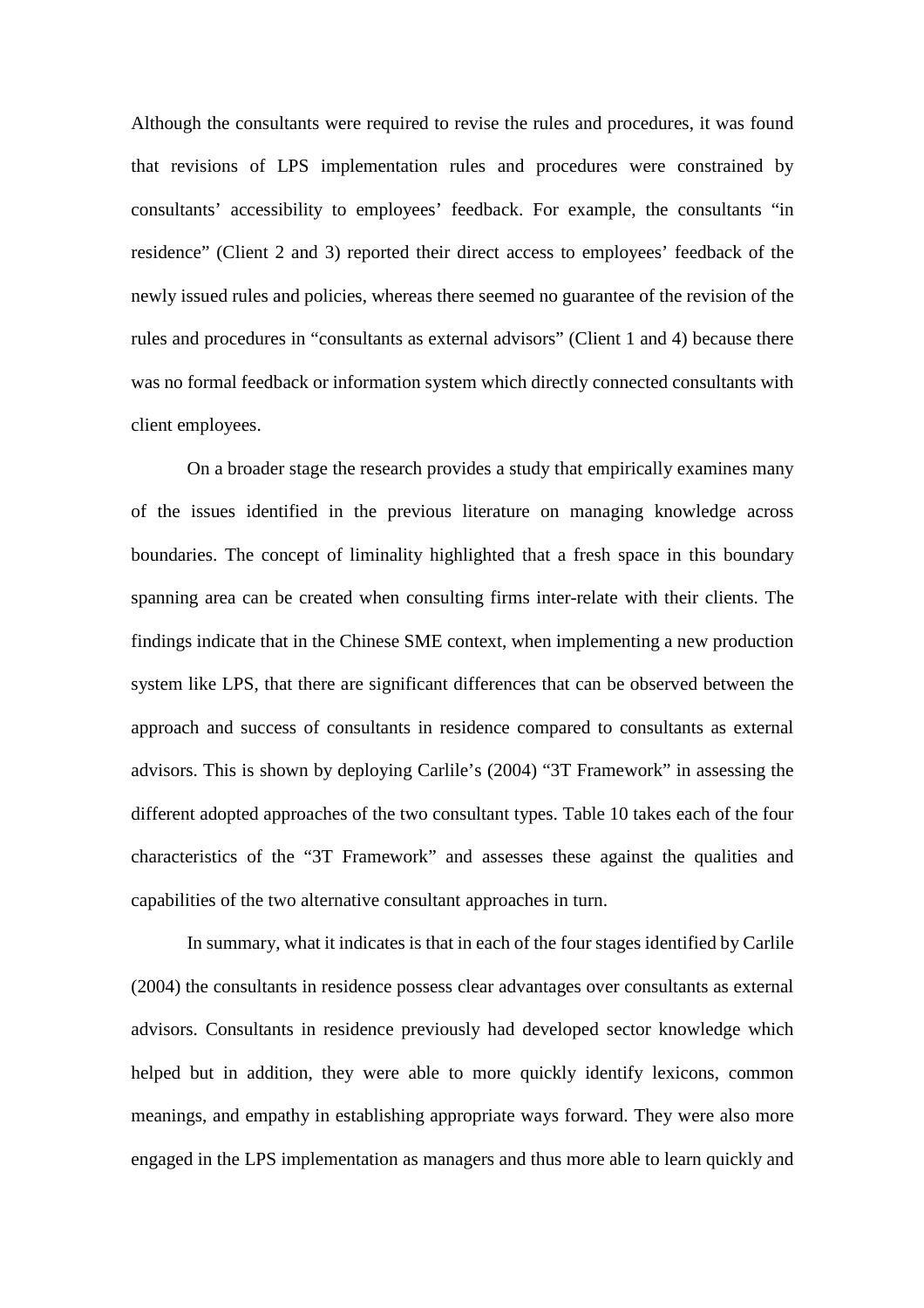adapt approaches required in the multiple iterations that Carlile (2004) identified were required to put new knowledge in practice.

In the notion of liminality the consultants in residence, in this case study, appeared to be more effective in knowledge transfer, translation and transformation. By being embedded in the client organisation and in being positioned as a decision maker they were able to interact more capably, intensively and directly which facilitated a faster, more attuned and respected platform for knowledge exchange and realisation. Finally, the idea of exchange between consultants and their clients was important. This is in line with the existing research, which underlined the criticality of contextual knowledge being passed and enacted upon from client to consultant to enable contextual understanding as well as the obvious knowledge learning that moves from consultant to

client.

[Insert Table 10 near here]

#### **6. Conclusion**

Drawing on organisational learning literature, this study offers new insights into the process of and problems associated with learning a new production system like LPS via consultancy projects, rather than the success, or lack of it, in implementing LPS. It also investigates the possible approaches to deal with these problems and has provided empirical insights and learning in the field of managing knowledge across boundaries by using the liminality concept and applying "3T Framework" (Carlile 2004).

This study has managerial implications for both SME managers and consultants. First, SME managers need to be aware of their attitudes towards consultants and think of their own roles in setting up a new production system like LPS when consultants' support is sought. Given the existence of the "burden of otherness" between consultants and clients, it is problematic for SME managers to purely rely on consultants' ideas and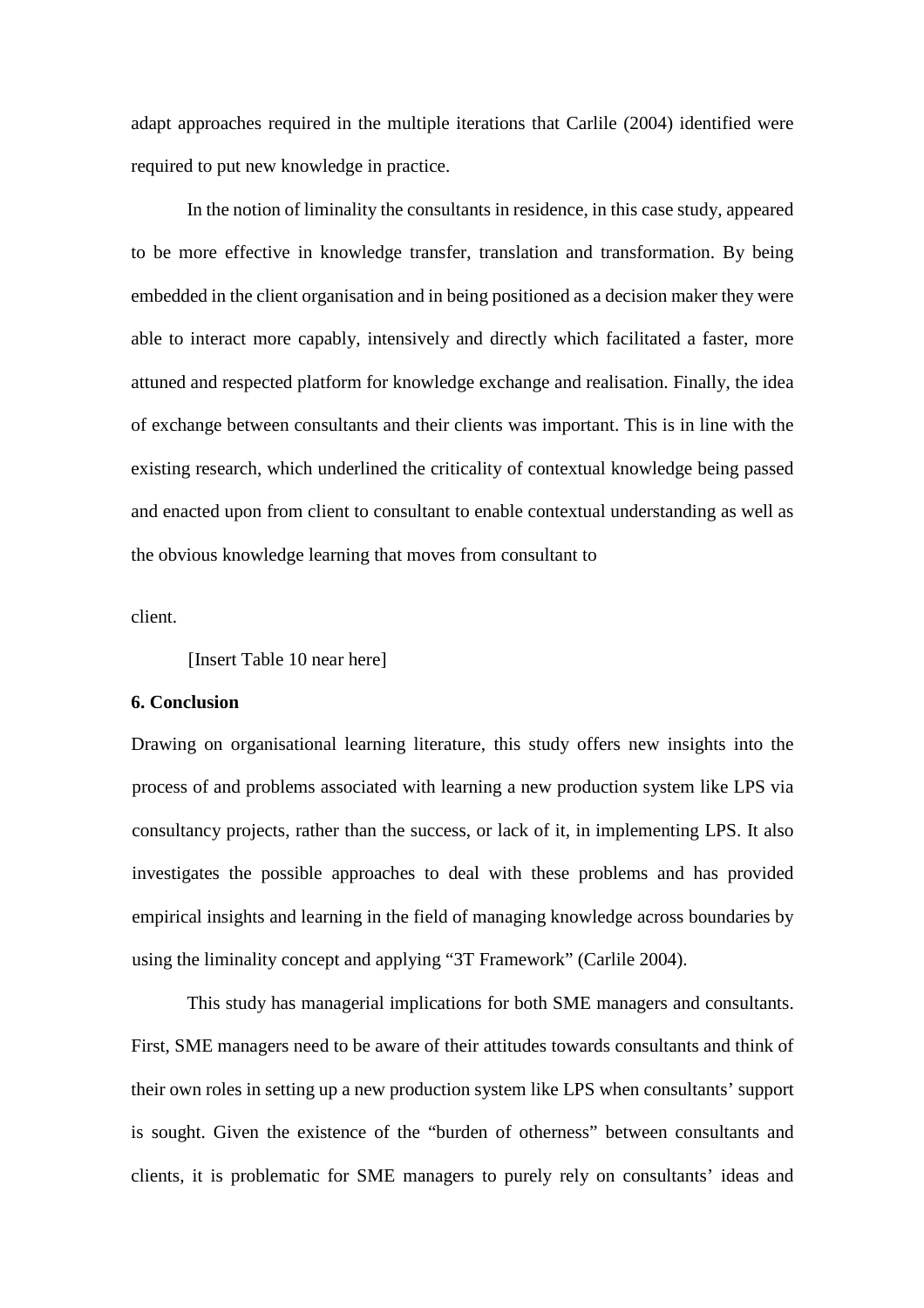suggestions. SME managers and employees are encouraged to become actively involved in the learning process of new production systems. Secondly, SME managers need to revisit their criteria for selecting consultants. In SMEs, particularly Chinese SMEs where the level of standardisation and formalisation of management practices is relatively low, priority should be given to the criterion in relation to the consultant's sector or contextual knowledge base to reduce the knowledge gap between themselves and consultants. Moreover, SME managers need to provide appropriate accessibility to assist consultants in gaining sufficient contextual knowledge in the project. Fourth, an interactive communication system such as the virtual discussion board which connects consultants with client employees in an open and no-blame atmosphere is needed. This loosens the "command and control" culture in Chinese SMEs and further aids learning results to be integrated into group and organisational levels. For consultants who wish to provide service to SMEs, attention should be given to develop their knowledge of clients' contexts. They are also suggested to adopt a proactive approach to better engage SME clients in the learning of new production systems. Block (2011) identified "authenticity of the consultant approach and fully completing each consulting phase" as the two key ideas behind "Flawless Consulting". Intriguingly, this research has exposed that it may be easier for consultants in residence to be "authentic" and, if it is assumed that the "3T Framework" is a simple distillation of Block's consulting phases, be capable of effectively managing knowledge across boundaries. But whichever type of consulting is deployed the research has shown the consultant and client should work together to overcome the "burdens of otherness" to better manage knowledge exchange across boundaries.

This study is not without limitations. First, the client organisations investigated in this study are from one consulting company and secondly, this study focussed on the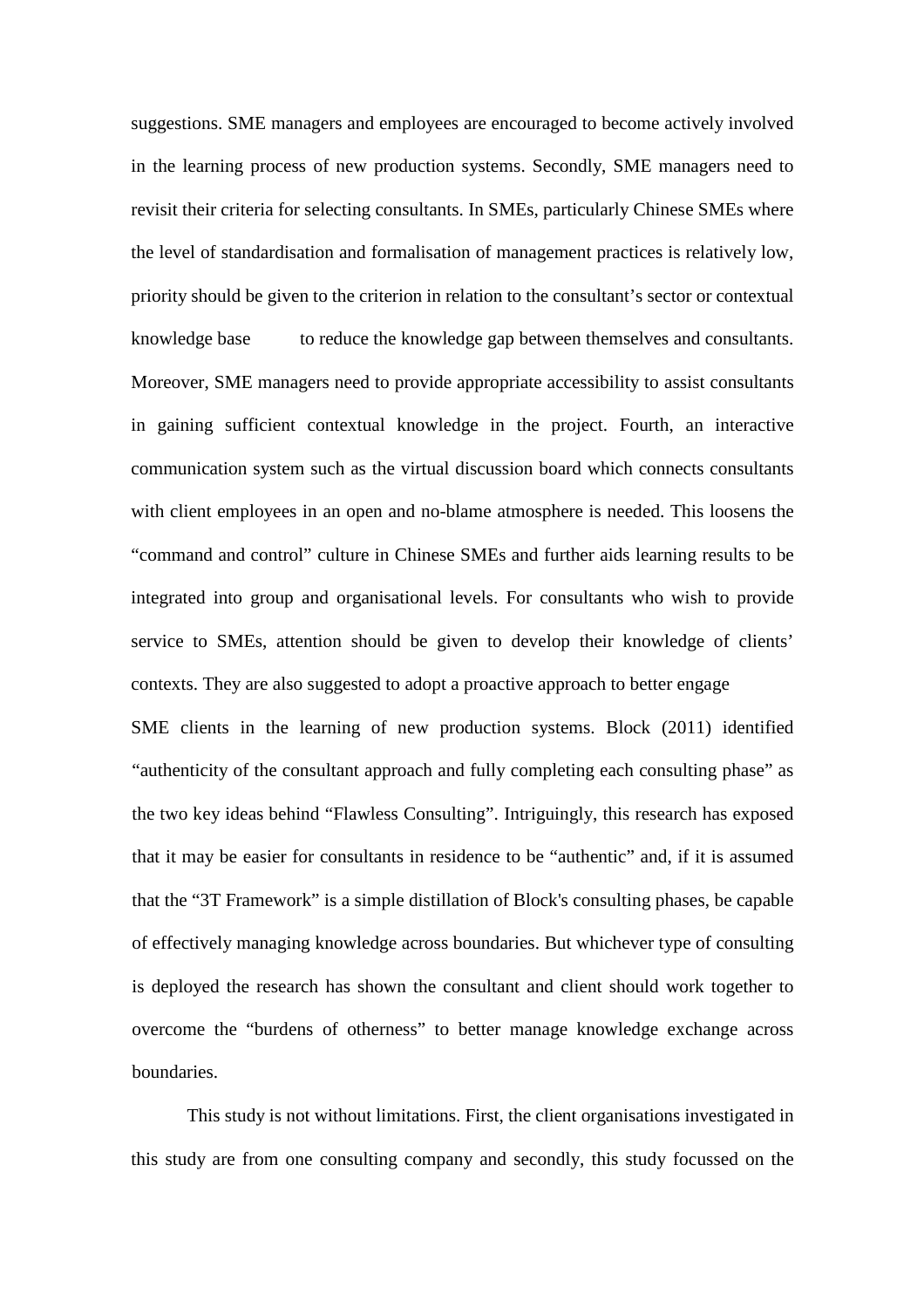implementation stage of the consultancy projects undertaken in these four client organisations. Therefore, the generalisation of the findings is limited. Thirdly, this research is carried out in a Chinese context where the traditional culture possesses a "command and control" characteristic. This may limit the results being extended to other contexts. These limitations open up avenues for future research. The results from this case study research could be tested in other contexts (e.g. a Western context) through comparative case studies and focus group interviews. More longitudinal case studies could be carried out to further investigate how LPS can be sustained in SME client organisations after consultants' leaving. Since this study uses LPS as a proxy for new production systems, future research could proceed to test whether the results in this study are valid in other production system developments such as Six Sigma systems and agile production systems.

## **References**

- Achanga, P., E. Shehab, R. Roy, and G. Nelder. 2006. "Critical success factors for Lean implementation within SMEs." *Journal of Manufacturing Technology Management* 17 (4): 460-471.
- Adebanjo, D., M. Tickle., T. Laosirihongthong and R. Mann. 2014. "A study of the use of business improvement initiatives: the association with company size and level of national development." *Production Planning & Control: The Management of Operations.* doi: 10.1080/09537287.2014.927931

Argote, L. 2011. "Organizational learning research: past, present and future." *Management Learning* 42 (4): 439-446. doi: 10.1177/1350507611408217

- Argyris, C., and D. A. Schön. 1996. *Organizational learning II: Theory, method and practice*. Reading, MA: Addison-Wesley.
- Bhamu, J., and K. Singh Sangwan. 2014. "Lean manufacturing: literature review and research issues." *International Journal of Operations & Production Management* 34 (7): 876-940. doi: 10.1108/IJOPM-08-2012-0315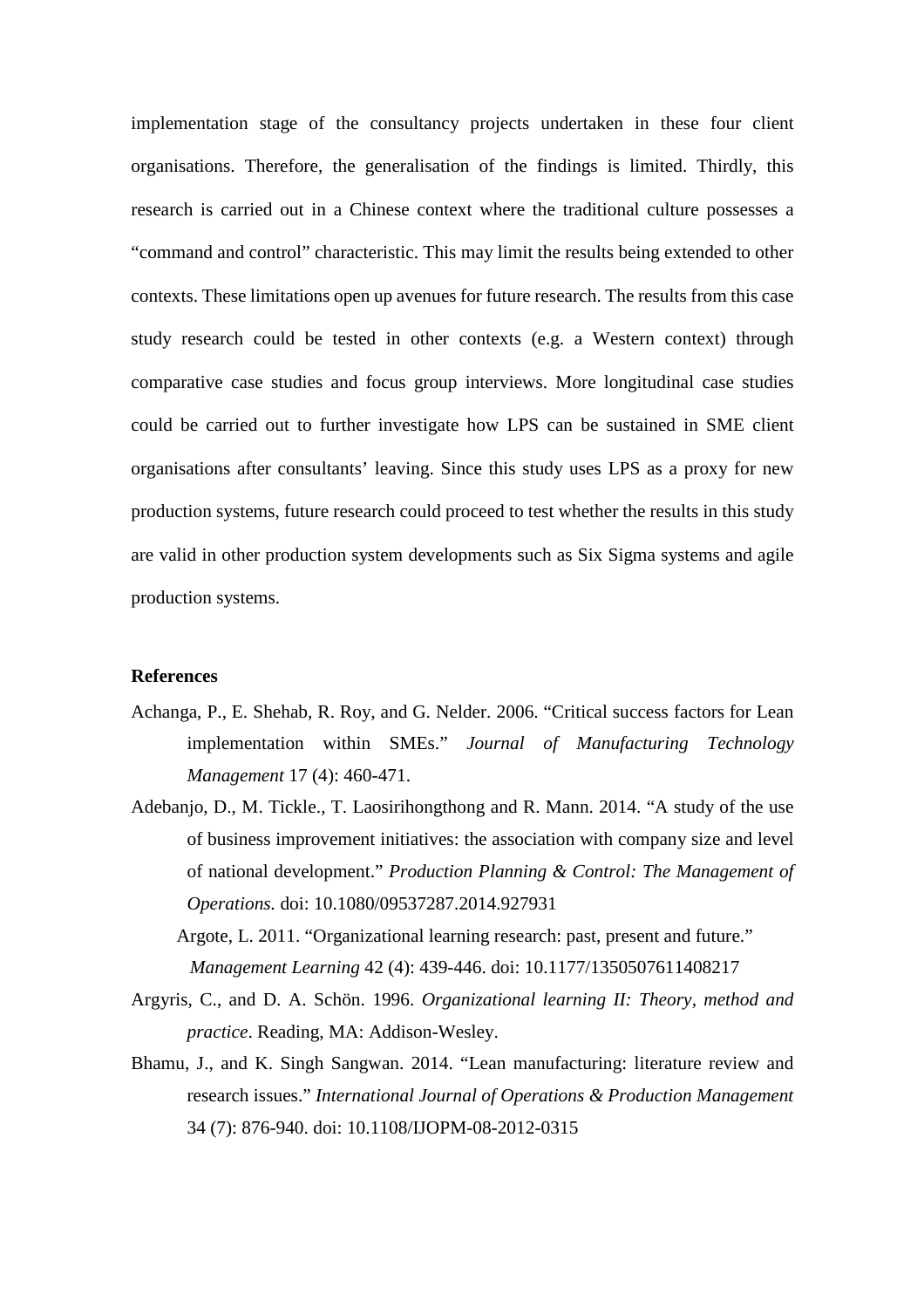- Bhasin, S. 2012. Performance of Lean in large organisations. *Journal of Manufacturing Systems* 31 (3): 349-357. doi: 10.1016/j.jmsy.2012.04.002
- Block, P. 2011. *Flawless consulting: A guide to getting your expertise used*. 3rd ed. CA: John Wiley & Sons.
- Carlile, P. R. 2002. "A pragmatic view of knowledge and boundaries: Boundary objects in new product development." *Organization Science* 13 (4): 442-455.
- Carlile, P. R. 2004. "Transferring, translating, and transforming: An integrative framework for managing knowledge across boundaries." *Organization Science* 15 (5): 555-568.
- China Enterprise Confederation Management Advisory Committee (CECMAC). 2014. Information database of management consulting experts for SMEs. 9 June. http://www.cec1979.org.cn/glzxs/?action-viewnews-itemid-184
- Chiva, R., P. Ghauri, and J. Alegre. 2014. "Organizational learning, innovation and internationalization." *British Journal of Management* 25 (4): 687-705. doi: 10.1111/1467-8551.12026
- Christensen, C. M., D. Wang, and D. van Bever. 2013. "Consulting on the cusp of disruption." *Harvard Business Review* Oct: 106-115.
- Christopher, M. 2005. *Logistics and supply chain management: creating value-added networks*. Harlow: Pearson Education.
- Crossan, M. M., H. W. Lane, and R. E. White, 1999. "An organizational learning framework: from intuition to institution." *Academy of Management Review* 24 (3): 522–537.
- Cunningham, L. X. 2010. "Managing human resources in SMEs in a transition economy: evidence from China." *The International Journal of Human Resource Management* 21 (12): 2120-2141. doi: 10.1080/09585192.2010.509620
- Cunningham, L. X. 2011. "SMEs as motor of growth." *Human Systems Management* 30: 39-54. doi: 10.3233/HSM-2011-0736
- Cunningham, L. X., and C. Rowley. 2010." Small and medium-sized enterprises in China: a literature review, human resource management and suggestions for further research." *Asia Pacific Business Review* 16 (3): 319-337. doi: 10.1080/13602380903115948
- Czarniawska, B., and C. Mazza. 2003. "Consulting as a liminal space". *Human relations* 56 (3): 267-290.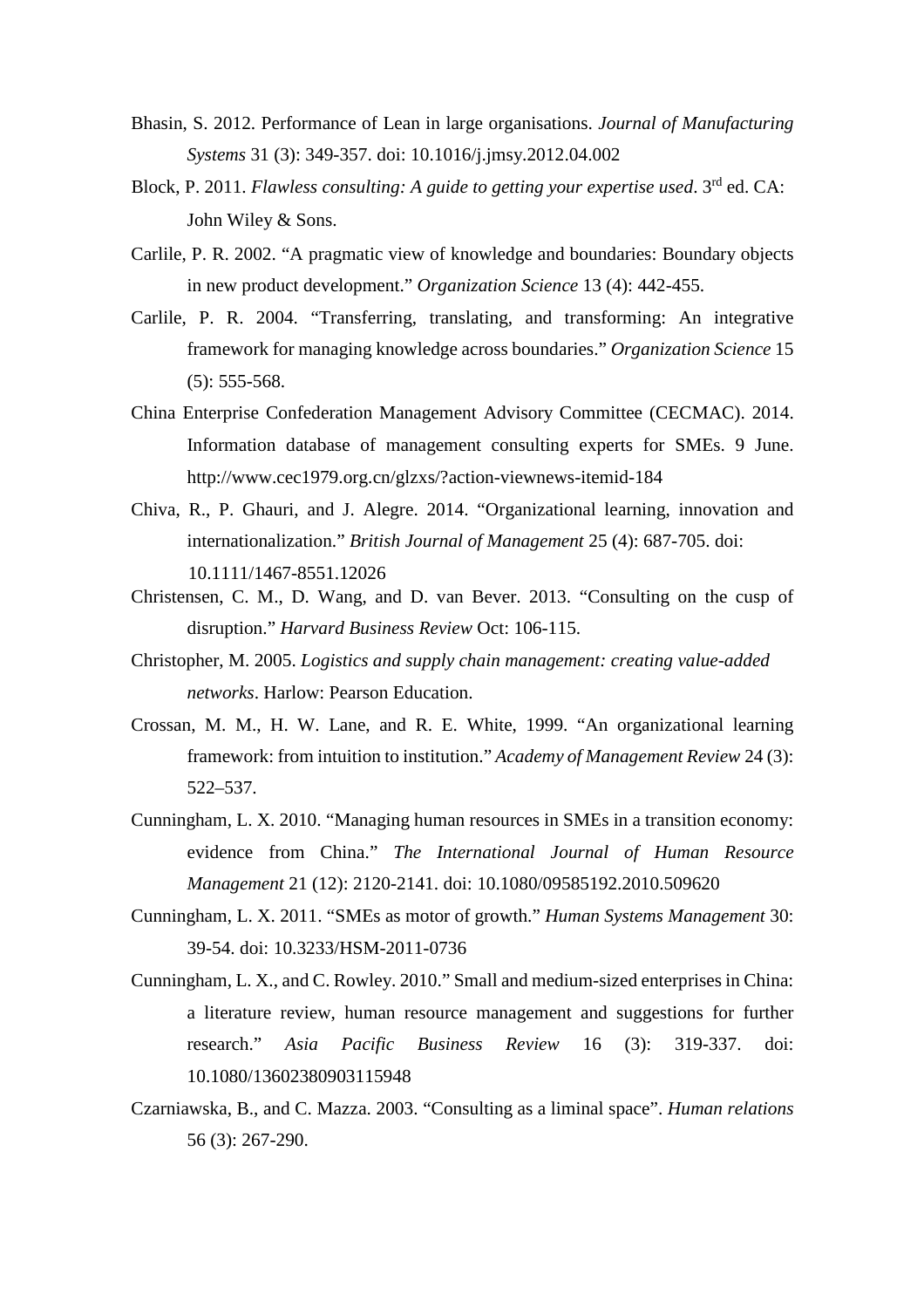- D'Aveni, R. A. 1994. *Hyper Competition: managing the dynamics of strategic maneuvering*. New York: The Free Press.
- Dombrowski, U., I. Crespo, and T. Zahn. 2010. "Adaptive configuration of a lean production system in small and medium-sized enterprises." *Production Engineering* 4 (4): 341-348.
- Dowlatshahi, S. and F. Taham. 2009. "The development of a conceptual framework for Just-In-Time implementation in SMEs." *Production Planning and Control: The Management of Operations* 20 (7): 611-621. doi: 10.1080/09537280903034305
- Dyck, B., F. Starke, G.A. Mischke, and M. Mauws. 2005. "Learning to build a car: an empirical investigation of organizational learning." *Journal of Management Studies* 42: 387–416.
- Edmondson, A. C. 2002. "The local and variegated nature of learning in organizations: A group-level perspective." *Organization Science* 13 (2): 128-146.
- Eisenhardt, K. M. 1989. "Building theories from case study research." *Academy of Management Review* 14 (4): 532-550.
- Eisenhardt, K. M. and M. E. Graebner. 2007. "Theory building from cases: opportunities and challenges." *Academy of Management Journal* 50 (1): 25–32.
- Flores, L. G., W. Zheng, D. Rau, and C. H. Thomas. 2012. "Organizational learning subprocess identification, construct validation, and an empirical test of cultural antecedents." *Journal of Management* 38 (2): 640-667. doi: 10.1177/0149206310384631
- Fosstenløkken, S. M., B. R. Løwendahl, and O. Revang. 2003. "Knowledge development through client interaction." *Organization Studies* 24 (6): 859–879.
- Gammelsaeter, H. 2002. "Managers and Consultants as Embedded Actors-Evidence from Norway". In *Management Consulting: Emergence and Dynamics of a Knowledge Industry*, edited by Kipping, M. and L. Engwall, 222-237. Oxford: Oxford University Press.
- Gunasekaran, A. and J. Lyu. 1997. "Implementation of just-in-time in a small company." *Production Planning & Control: The Management of Operations* 8 (4): 406-412.
- Hines, P., M. Holweg, and N. Rich. 2004. "Learning to evolve: a review of contemporary lean thinking." *International Journal of Operations and Production Management* 24 (10): 994-1011.
- Hines, P., P. Found, G. Griffiths, and R. Harrison. 2011. *Staying lean: thriving, not just surviving*. New York: CRC Press.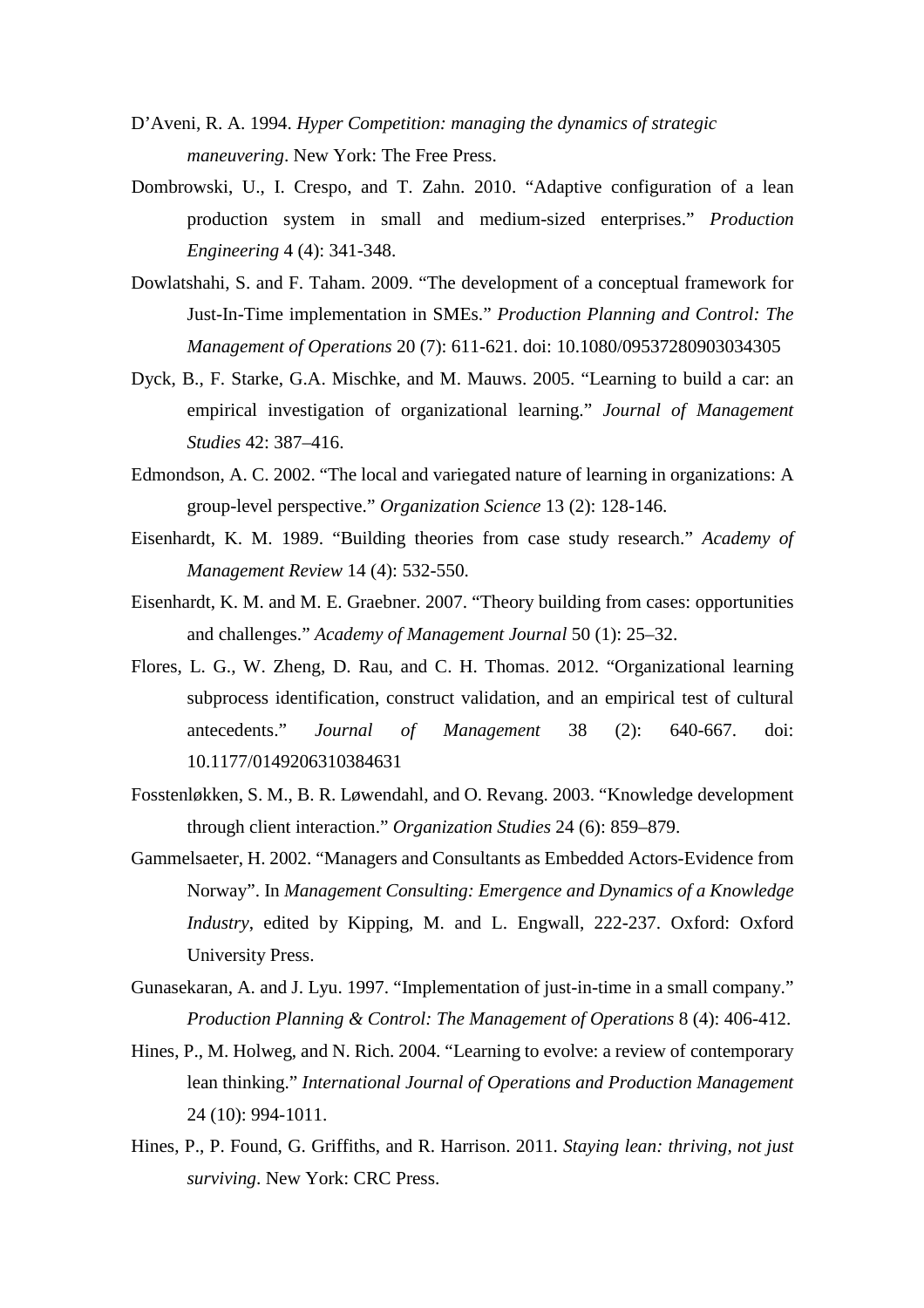- Holmqvist, M. 2004. "Experiential learning processes of exploitation and exploration within and between organizations: An empirical study of product development." O*rganization Science* 15 (1): 70-81.
- Huber, G. 1991. "Organizational learning: the contributing processes and the literatures." *Organization Science* 2 (1): 88–115.
- Jasti, N. V. K. and R. Kodali 2015. "Lean production: literature review and trends." *International Journal of Production Research* 53 (3): 867-885. doi: 10.1080/00207543.2014.937508
- Kakabadse, N.K., E. Louchart, and A. Kakabadse, 2006. "Consultant's role: a qualitative inquiry from the consultant's perspective." *Journal of Management Development* 25 (5): 416-500.
- King, N. 1998. "Template Analysis". In: *Qualitative Methods and Analysis in Organizational Research*, edited by Symon, G and C. Cassell, 118-134. London: Sage Publications.
- Kipping, M. and T. Armbrüster. 2002. "The burden of otherness: Limits of consulting interventions in historical case studies". In: *Management Consulting: Emergence and Dynamics of a Knowledge Industry*, edited by Kipping, M. and L. Engwall, 203-221. Oxford: Oxford University Press.
- Kipping, M., and T. Clarks. 2012. "Researching Management Consulting". In: *The Oxford Handbook of Management Consulting*, edited by Kipping, M. and T. Clarks, 1-28. Oxford: Oxford University Press.
- Kubr, M. 2002. *Management Consulting: A Guide to the Profession*. 2nd ed. Geneva: International Labour Organization.
- Lashkarbolouki, M., M. Panahi., and A.H. Moghaddam. 2011. "Typology of consultants' roles in strategic planning projects." *American Journal of Scientific Research* Jul: 82-94.
- Lewis, K., C. Massey, M. Ashby, A. Coetzer, and C. Harris. 2007. "Business assistance for SMEs: New Zealand owner-managers make their assessment." *Journal of Small Business and Enterprise Development* 14 (4): 551-566.
- López, S., J. Peón, and C. Ordas. 2005. "Organizational learning as a determining factor in business performance." *The Learning Organization* 12: 227-245.
- Meredith, J. R. 1998. "Building operations management theory through case and field research." *Journal of Operations Management* 16 (4): 439–452.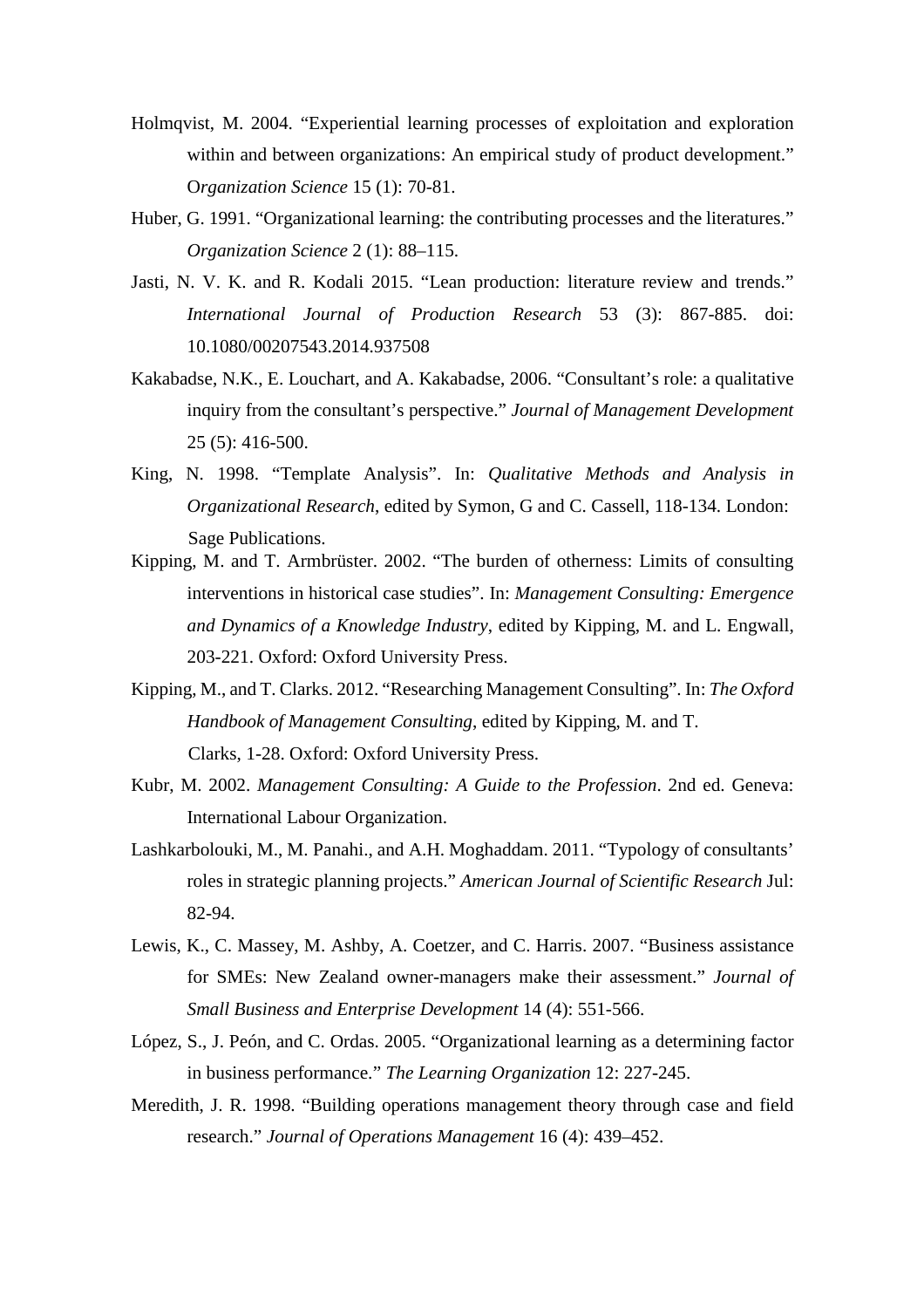- MIIT. 2011. *The growth plan for Chinese SMEs.* Beijing: Ministry of Industry and Information Technology of People's Republic of China. 23 September http://www.miit.gov.cn/n11293472/n11293832/n11293907/n11368223/14178245.html
- Miles, M. B., A. M. Huberman, and J. M. Saldana. 2013. *Qualitative Data Analysis*. 3rd ed. London: Sage Publications.
- Moyano-Fuentes, J. and M. Sacristán-Díaz. 2012. "Learning on lean: a review of thinking and research." *International Journal of Operations & Production Management* 32 (5): 551 – 582. doi: 10.1108/01443571211226498
- Newton, R. 2010. Management Consultant: Mastering the Art of Consultancy. Harlow: Pearson Education.
- Nikolova, N., M. Reihlen, and J. Schlapfner. 2009. "Client-consultant interaction." *Scandinavian Journal of Management* 25: 289-298.
- Panizzolo, R., P. Garengo, M. Sharma, and A. Gore. 2012. "Lean manufacturing in developing countries: evidence from Indian SMEs." *Production Planning & Control: The Management of Operations* 23(10-11): 769- 788. doi: 10.1080/09537287.2011.642155
- Pedersen, E.R.G. and M. Huniche. 2011. "Negotiating lean: the fluidity and solidity of new management technologies in the Danish public sector." *International Journal of Productivity & Performance Management* 60 (6): 550-66. doi: 10.1108/17410401111150742
- Plunkett Research. 2015. Consulting overview. Accessed 15 April 2015 https://www.plunkettresearch.com/industries/consulting-market-research/
- Rich, N., N. Bateman, A. Esain, L. Massey, and D. Samuel. 2006. *Lean Evolution: Lessons from the Workplace*. Cambridge: Cambridge University Press.
- Shah, R. and P.T. Ward. 2003. "Lean manufacturing: context, practice bundles and performance." *Journal of Operations Management* 21 (2): 129-49.
- Shah, R. and P.T. Ward. 2007. "Defining and developing measures of lean production." *Journal of Operations Management* 25 (4): 785-805.
- Singh, R. K., S. K. Garg, and S. G. Deshmukh. 2010. "The competitiveness of SMEs in a globalized economy." *Management Research Review* 33 (1): 54-65. doi: 10.1108/01409171011011562
- Stuart, I. and T. Boyle. 2007. "Advancing the adoption of Lean in Canadian SME." *Ivey Business Journal* 71 (3): 1-5.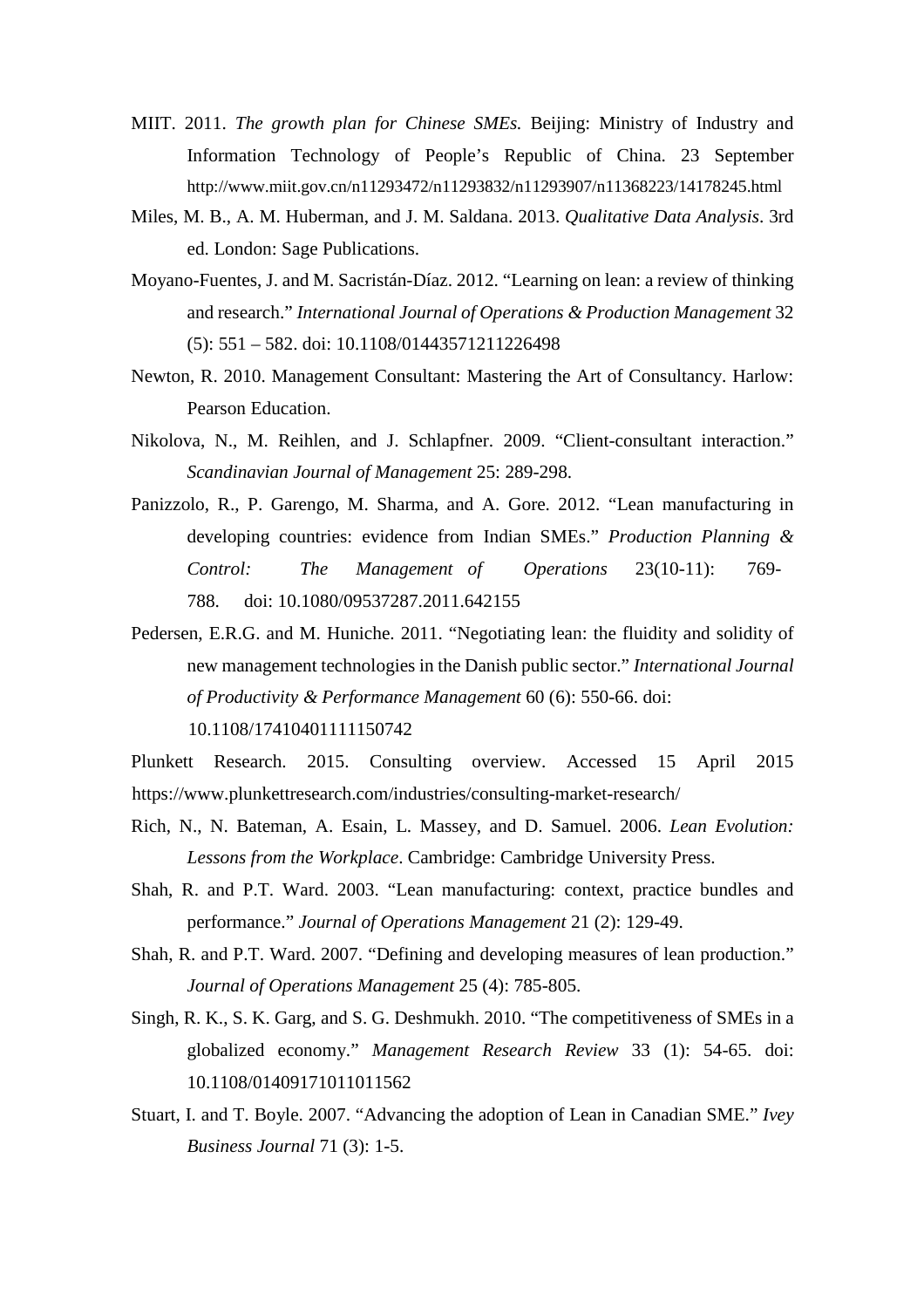- Stuart, I., D. McCutcheon, R. Handfield, R. McLachlin, and D. Samson. 2002. "Effective case research in operations management: a process perspective." *Journal of Operations Management* 20 (5): 419-433.
- Sturdy, A. 2011. "Consultancy's consequences? A critical assessment of management consultancy's impact on management." *British Journal of Management* 22 (3): 517-530. doi: 10.1111/j.1467-8551.2011.00750.x
- Sturdy, A. 2012. "The Future Research Agenda". In: *The Oxford Handbook of Management Consulting,* edited by Kipping, M. and T. Clarks, 468-485. Oxford: Oxford University Press.
- Sturdy, A., T. Clark, R. Fincham, and K. Handley, 2009. "Between innovation and legitimation". *Organization* 16 (5): 627–653.
- Sturdy, A., M. Schwarz, and A. Spicer. 2006. "Guess who's coming to dinner? Structures and uses of liminality in strategic management consultancy". *Human Relations* 59 (7): 929-960.
- Suárez-Barraza, M. F., T. Smith, and S. M. Dahlgaard-Park. 2012. "Lean Service: A literature analysis and classification." *Total Quality Management & Business Excellence* 23(3-4): 359-380. doi: 10.1080/14783363.2011.637777
- Tang, J., Z. Tang, L.D. Marino, Y. Zhang, and Q. Li. 2008. "Exploring an inverted UShape relationship between entrepreneurial orientation and performance in Chinese ventures." *Entrepreneurship Theory and Practice* 32 (1): 219-239.
- Voss, C.A. 1995. "Operations management from Taylor to Toyota and beyond?" *British Journal of Management* 6 (1): 17-29.
- Voss, C., N. Tsikriktsis, and M. Frohlich. 2002. "Case research in operations management." *International Journal of Operations & Production Management* 22 (2): 195-219.
- Whitley, R. 1992. *Business Systems in East Asia*. London: Sage Publications.
- Wilson, J. M., P. S. Goodman, and M. A. Cronin. 2007. "Group learning." *Academy of Management Review* 32 (4): 1041–1059.
- Womack, J.P., D.T. Jones, and D. Ross. 1990. *The Machine that Changed the World*. New York: Macmillan.
- Womack, J.P., and D.T. Jones. 2003. *Lean Thinking*. New York: Simon & Schuster.
- World Bank. 2014. *World Development Indicators*. Washington: The World Bank. 14 August http://data.worldbank.org/data-catalog/world-development-indicators.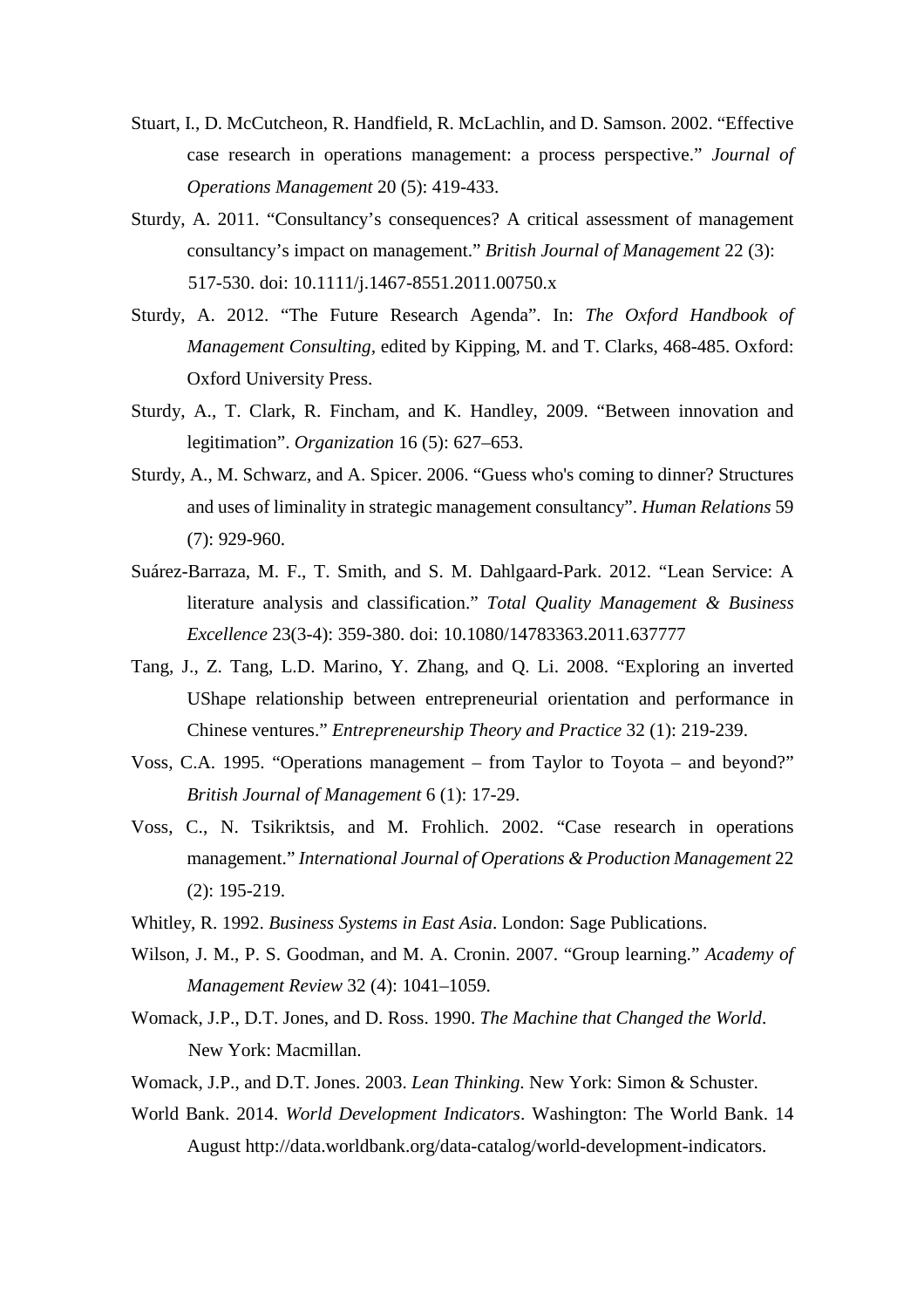- Xie, X. M., S.X. Zeng, and C.M. Tam. 2010. "Overcoming barriers to innovation in SMEs in China: a perspective based cooperation network." *Innovation: Management, Policy and Practice* 12: 298-310. doi: 10.5172/impp.12.3.298
- Yang, A., and Yu, B. 2010. "The Barriers to SMEs' Implementation of Lean Production and Counter measures." *International Journal of Innovation, Management and Technology* 1 (2): 220-225. doi: 10.7763/IJIMT.2010.V1.41

Yin, R. K. 2014. *Case Study Research*. 5th ed. London: Sage Publications

Zietsma, C., M. Winn, O. Branzei, and I. Vertinsky. 2002. "The War of the Woods: Facilitators and Impediments of Organizational Learning Processes." *British Journal of Management* 13(2): 61-74. doi: 10.1111/1467-8551.13.s2.6

| Table 1. A summary of "burdens of otherness" (Kipping and Armbrüster 2002) in the |  |  |  |  |
|-----------------------------------------------------------------------------------|--|--|--|--|
| context of management consultancy led change in Chinese SMEs                      |  |  |  |  |

| <b>Burden of otherness</b>                                                                                                                                                                   | <b>The Chinese SME context</b>                                                                                                                                                                  |
|----------------------------------------------------------------------------------------------------------------------------------------------------------------------------------------------|-------------------------------------------------------------------------------------------------------------------------------------------------------------------------------------------------|
|                                                                                                                                                                                              | (potential issues)                                                                                                                                                                              |
| 1. Public image of consultants:                                                                                                                                                              | • The "command and control" culture:                                                                                                                                                            |
| Clients view consultants as donors of<br>knowledge and view themselves as the<br>recipients of knowledge – this inhibits<br>consultants in gaining contextual<br>information from employees. | Clients may be more likely to follow<br>consultants who are perceived as<br>experienced seniors, but may be inhibited<br>from feeding back valuable contextual<br>knowledge to the consultants. |
| 2. The role of consultants in transferring<br>and transforming knowledge:                                                                                                                    | • Lack of knowledge in relation to<br>management tools and methods:                                                                                                                             |
| Consultants use various management<br>methods and tools to explain and pass on                                                                                                               | A significant knowledge gap may exist<br>between consultants and clients.                                                                                                                       |
| knowledge without a good understanding of<br>the details of their clients' operations – this<br>hampers the necessary cooperation from                                                       | • Informal and non-standardised<br><i>production system:</i>                                                                                                                                    |
| employees.                                                                                                                                                                                   | It may be difficult for consultants to gain<br>insights into clients' contextual setting.                                                                                                       |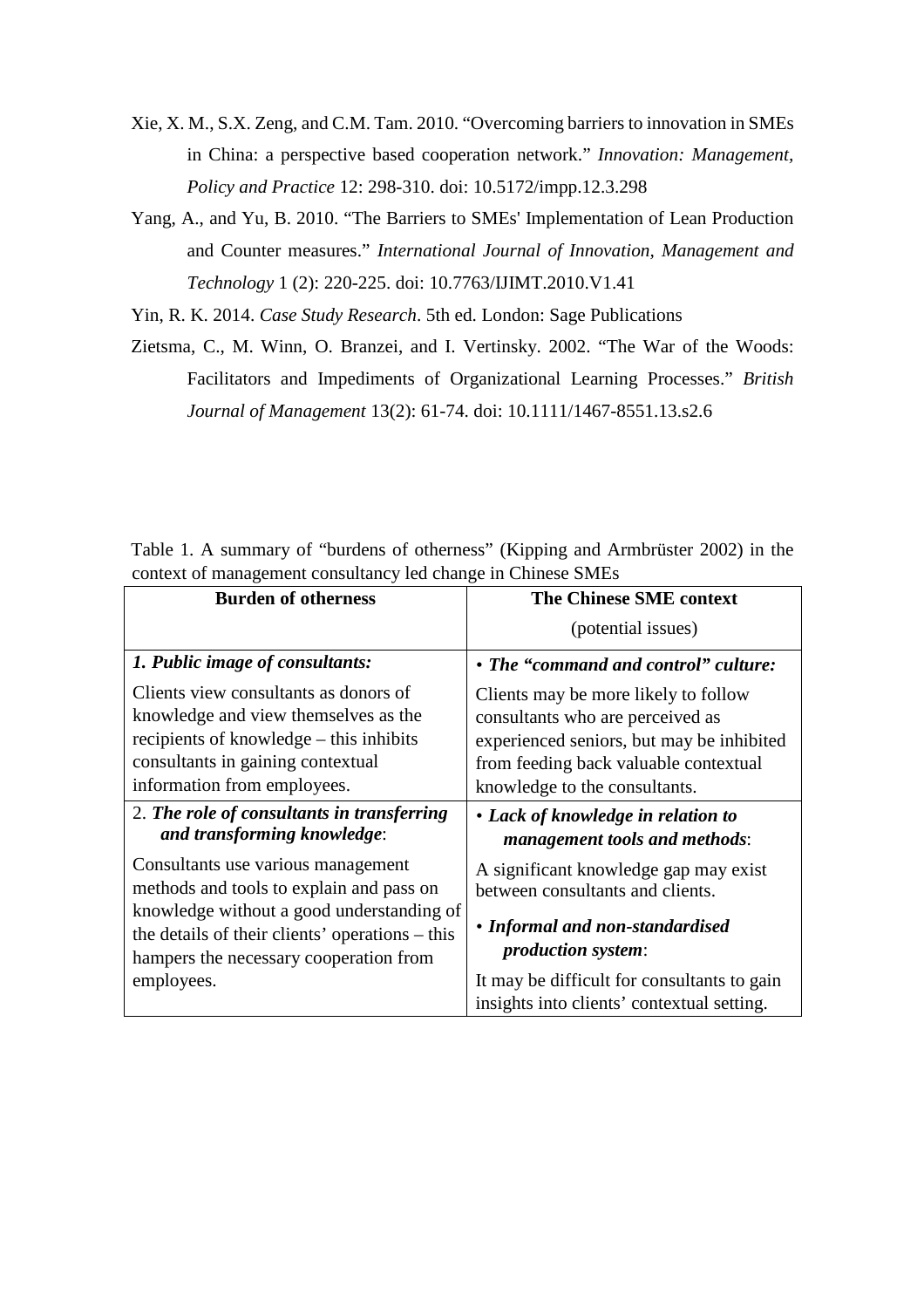| 3. The activity system for clients and                                                                                                                                                                                                                                                               | The adoption of outdated                                                                                                                                                                                                                                                                                                       |
|------------------------------------------------------------------------------------------------------------------------------------------------------------------------------------------------------------------------------------------------------------------------------------------------------|--------------------------------------------------------------------------------------------------------------------------------------------------------------------------------------------------------------------------------------------------------------------------------------------------------------------------------|
| <i>consultants:</i>                                                                                                                                                                                                                                                                                  | management practices:                                                                                                                                                                                                                                                                                                          |
| Clients have regulation-driven activity<br>systems while consultants have<br>changedriven activity systems – clients are<br>more likely to be reluctant to change and<br>consultants' lack of sufficient contextual<br>knowledge further inhibits the application<br>of their change-related advice. | The government has recognised the<br>importance of improving SMEs'<br>management practices – but this need may<br>not be fully shared by SME employees.<br><b>Informal and non-standardised</b><br><i>production system:</i><br>It may be challenging for consultants to<br>have a full comprehension of clients'<br>contexts. |

Source: Developed by the authors

| <b>Background</b>                                          | <b>Client 1</b>                                                                                                         | <b>Client 2</b>                                                                                | <b>Client 3</b>                                                                          | <b>Client 4</b>                                                                 |
|------------------------------------------------------------|-------------------------------------------------------------------------------------------------------------------------|------------------------------------------------------------------------------------------------|------------------------------------------------------------------------------------------|---------------------------------------------------------------------------------|
| Ownership                                                  | Private                                                                                                                 | Private                                                                                        | Private                                                                                  | Private                                                                         |
| <b>Company age</b>                                         | 29 years                                                                                                                | 14 years                                                                                       | 12 years                                                                                 | 10 years                                                                        |
| No. of employees                                           | 296                                                                                                                     | 330                                                                                            | 155                                                                                      | 127                                                                             |
| <b>Industrial sector</b>                                   | Automotive                                                                                                              | Textile                                                                                        | <b>Glass</b>                                                                             | Machinery                                                                       |
| <b>Market position</b>                                     | Tier<br>2<br>supplier                                                                                                   | Tier<br>supplier                                                                               | 2 Tier 1 supplier                                                                        | Tier 1 supplier                                                                 |
| <b>Main products</b>                                       | Auto parts                                                                                                              | Grey fabric                                                                                    | Toughened<br>glass, ply glass<br>and insulating<br>glass                                 | Fasteners                                                                       |
| <b>Main markets</b>                                        | China, Japan                                                                                                            | China                                                                                          | China                                                                                    | U.S.A                                                                           |
| <b>Previous</b><br>experience<br><b>of</b><br>LPS projects | 6S training                                                                                                             | None                                                                                           | None                                                                                     | 6S knowledge from<br>books                                                      |
| People involved<br>in the project<br>steering team         | Two<br>consultants,<br>the<br>gener<br>al manager,<br>two deputy<br>general<br>managers<br>and<br>operations<br>manager | The senior<br>consultant,<br>two deputy<br>general<br>managers<br>and<br>production<br>manager | senior<br>The<br>consultant, the<br>general<br>manager, one<br>deputy general<br>manager | Two<br>consultants,<br>one deputy general<br>manager, the<br>production manager |

Table 2. Background of the client organisations observed in this multiple case study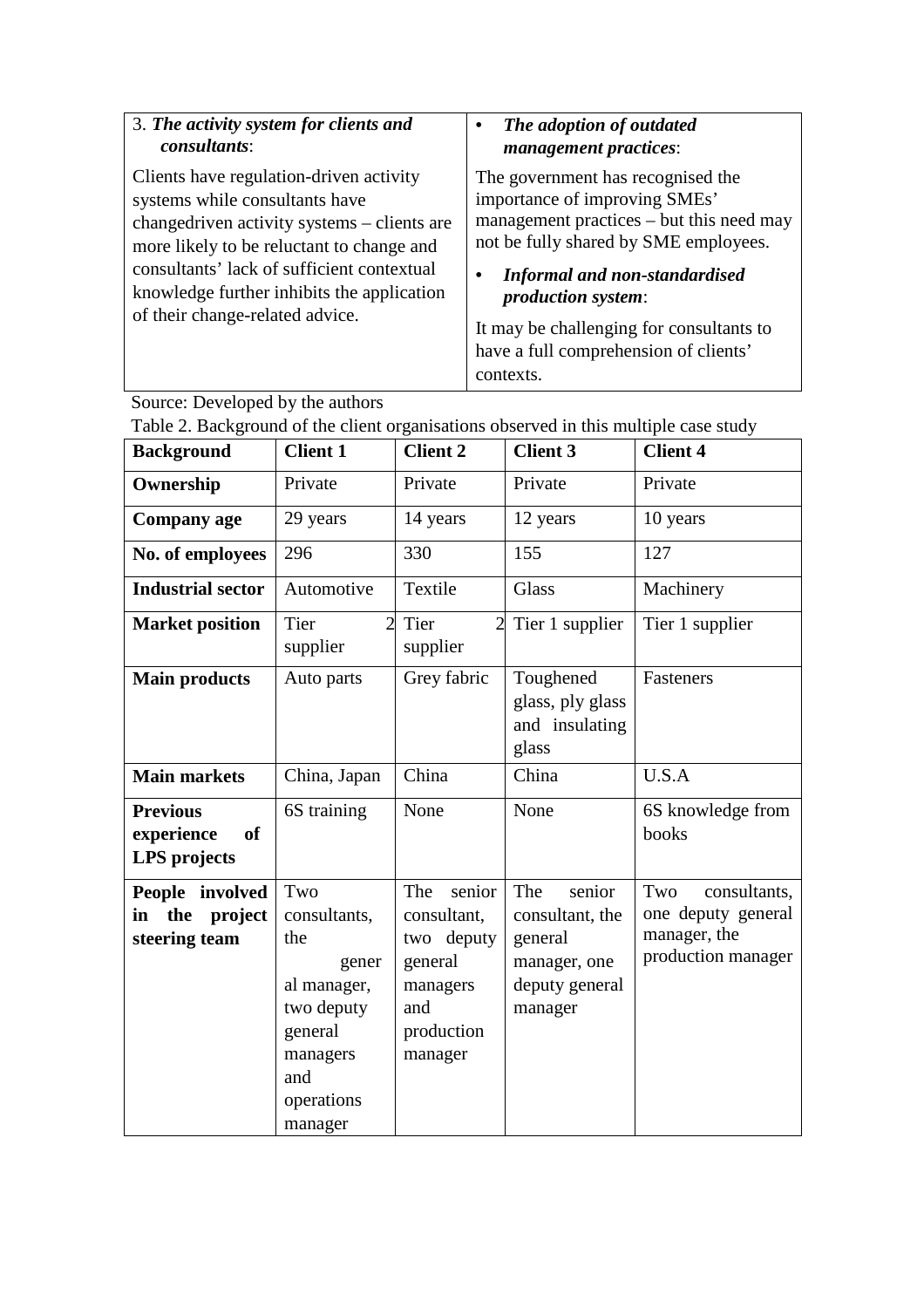|           | <b>Main reasons to</b> To improve operations performance (e.g. To | the<br>improve                        |
|-----------|-------------------------------------------------------------------|---------------------------------------|
| adopt LPS | quality, cost and delivery)                                       | efficiency of the                     |
|           | To deal with the increasing competition in the                    | shop-floor                            |
|           | marketplace                                                       | management                            |
|           | To emulate "best practices" in LEs                                | To satisfy customer<br>requirement of |
|           |                                                                   | applying 6S                           |

Source: Adapted from the internal documents provided by these client organisations Table 3. A summary of the interviews

| <b>Interviewees</b>    | <b>Client 1</b> | <b>Client 2</b> | <b>Client 3</b> | <b>Client 4</b>   |
|------------------------|-----------------|-----------------|-----------------|-------------------|
| Owner                  | 1.5 hours       | 1 hours         | 1.5 hours       | 2 hours           |
|                        | $\pm$           |                 | (1)             | (1)               |
| <b>Senior managers</b> | 2 hours         | 1.5 hours       | 1.5 hours       | 1.5 hours         |
|                        | (4)             | (2)             | (3)             | (3)               |
| <b>Middle managers</b> | 1 hour          | 1.5 hours       | 1 hour          | 1.5 hours         |
|                        | (4)             | (5)             | (4)             | $\left( 4\right)$ |
| Supervisors/operators  | $0.7$ hour      | 0.6             | $0.7$ hour      | 1 hour            |
|                        | (14)            | (14)            | (15)            | (12)              |
| <b>Consultants</b>     | 1.5 hours       | 2 hours         | 2 hours         | 2.5 hours         |
|                        |                 |                 |                 | $\left( 2\right)$ |

Note: ( ) indicates the number of interviewees

Source: Developed by the authors

Table 4. Number of observations

| <b>Direct Observation</b> | <b>Client 1</b> | <b>Client 2</b> | <b>Client 3</b> | <b>Client 4</b> |
|---------------------------|-----------------|-----------------|-----------------|-----------------|
| <b>Project</b>            |                 |                 |                 |                 |
| steering team             |                 |                 |                 |                 |
| meetings                  |                 |                 |                 |                 |
| <b>Training courses</b>   |                 |                 |                 |                 |
| <b>Shop floor</b>         |                 |                 |                 |                 |

Source: Developed by the authors

| <b>Type</b><br>of              | consultants' Characteristics                             |
|--------------------------------|----------------------------------------------------------|
| roles                          |                                                          |
| <b>Consultants as external</b> | Consultants played an advisory role in decision-making.  |
| advisors                       | (These consultants possessed extensive experience in LPS |
| (in Client 1 and 4)            | implementation but limited experience in working in the  |
|                                | industries that are similar to their clients)            |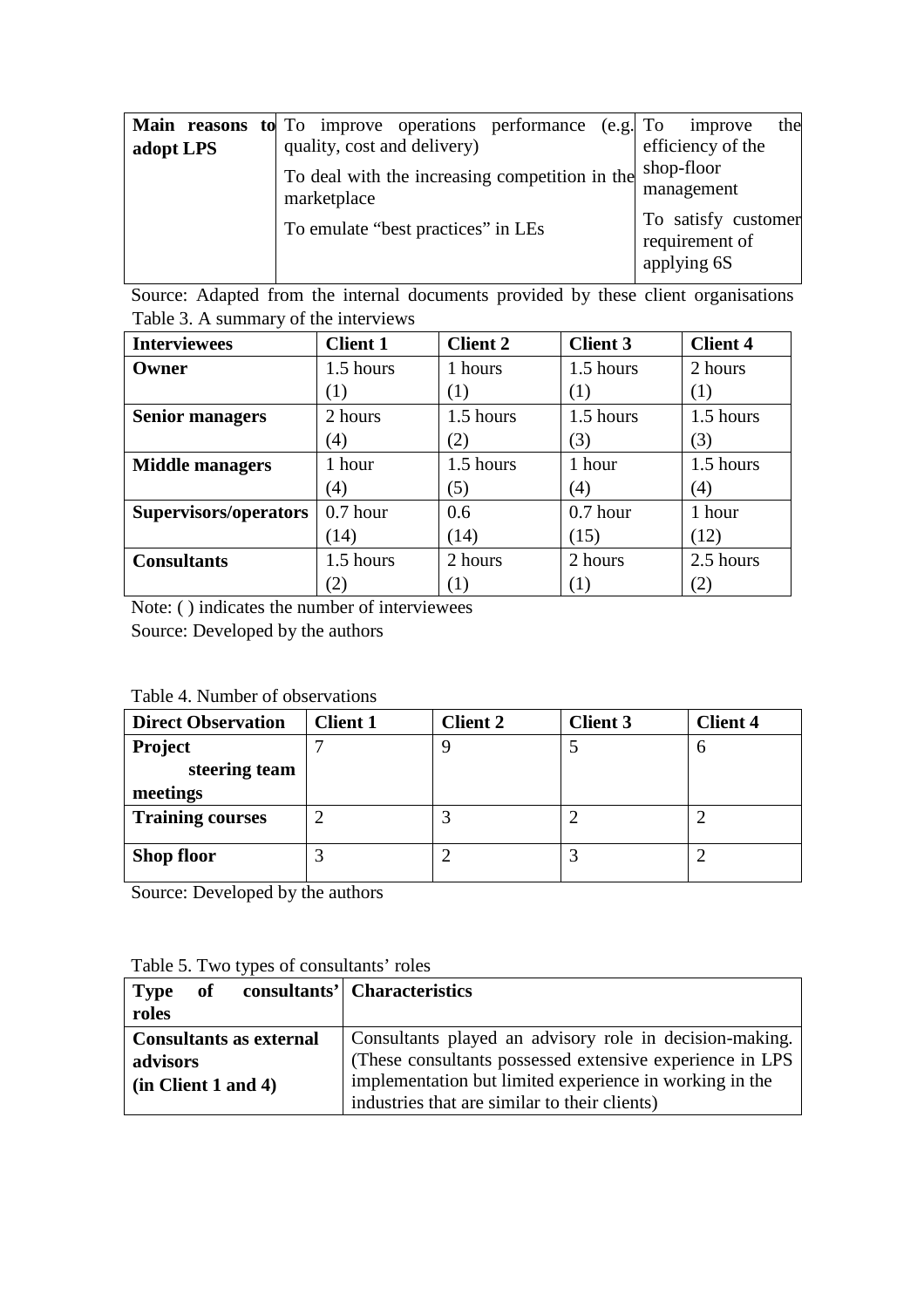|                     | <b>Consultants in residence</b> Consultants played a decisive role in decision-making (i.e. |
|---------------------|---------------------------------------------------------------------------------------------|
| (in Client 2 and 3) | acting as senior managers).                                                                 |
|                     | (These consultants possessed extensive experience both in                                   |
|                     | LPS implementation and in working in the organisations                                      |
|                     | that are similar to their clients)                                                          |

Source: Developed by the authors

Table 6. Positioning approaches against problems

|                                                                   | <b>Approaches adopted to deal with Problems</b>                   |                                                                      |                                                                         |                                                                                  |  |
|-------------------------------------------------------------------|-------------------------------------------------------------------|----------------------------------------------------------------------|-------------------------------------------------------------------------|----------------------------------------------------------------------------------|--|
| <b>Problems</b>                                                   | <b>Proactively</b><br>engaging<br>clients                         | <b>Jointly</b><br>embedding<br>LPS at the<br>organisational<br>level | <b>Employing</b><br>consultants<br>with good<br>contextual<br>knowledge | <b>Giving</b><br>consultants<br>appropriate<br>accessibility<br>and<br>authority |  |
| Clients' view of                                                  | Enabling                                                          | Reducing                                                             | Communicating                                                           |                                                                                  |  |
| consultants as                                                    | consultants to                                                    | clients' reliance                                                    | with clients                                                            |                                                                                  |  |
| experts                                                           | work more<br>closely with their                                   | on consultants                                                       | effectively                                                             |                                                                                  |  |
|                                                                   | clients                                                           |                                                                      |                                                                         |                                                                                  |  |
| The "command<br>and control"<br>culture in<br><b>Chinese SMEs</b> | Creating an open<br>and friendly<br>atmosphere to aid<br>learning |                                                                      |                                                                         |                                                                                  |  |
| <b>Consultants' lack</b>                                          | Gaining more                                                      |                                                                      | Familiarising                                                           | Accelerating                                                                     |  |
| of                                                                | insights about                                                    |                                                                      | consultants with                                                        | consultants'                                                                     |  |
| contextual                                                        | clients' daily                                                    |                                                                      | clients' contexts                                                       | understanding<br>of clients'                                                     |  |
| knowledge                                                         | operations                                                        |                                                                      |                                                                         | contexts                                                                         |  |
| Consultants'                                                      | Gaining more                                                      |                                                                      |                                                                         | Helping                                                                          |  |
| limited                                                           | comments from                                                     |                                                                      |                                                                         | consultants to                                                                   |  |
| accessibility to                                                  | clients                                                           |                                                                      |                                                                         | directly access                                                                  |  |
| employees'                                                        |                                                                   |                                                                      |                                                                         | to employees'                                                                    |  |
| feedback                                                          |                                                                   |                                                                      |                                                                         | feedback                                                                         |  |

Source: Developed by the authors based on the triangulation of interviews, project documents and observations of project steering team meetings.

Table 7. A summary of operational areas of concern identified by the consultants and the relevant key tasks proposed in the project plans

| <b>Areas of concern</b> | Key tasks included in | <b>Client</b> | <b>Client</b> | <b>Client</b> | <b>Client</b> |
|-------------------------|-----------------------|---------------|---------------|---------------|---------------|
| identified from on-site | the project plan      |               |               |               |               |
| investigation           |                       |               |               |               |               |
| Unclear job             | Revise and change job |               |               |               |               |
| responsibilities for    | responsibilities for  |               |               |               |               |
| managers and            | managers and          |               |               |               |               |
| employees               | employees             |               |               |               |               |
|                         |                       |               |               |               |               |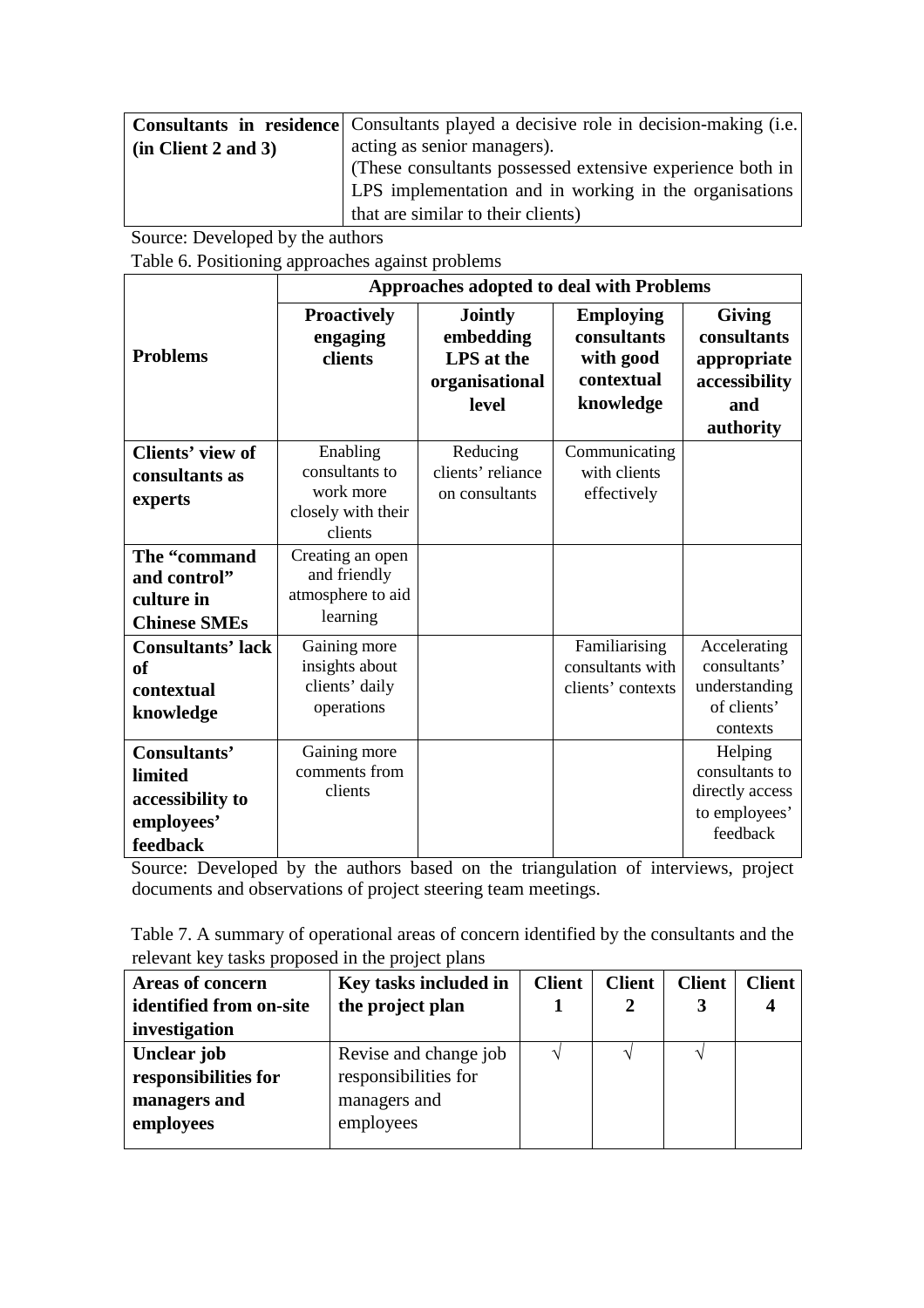| Lack of knowledge of<br><b>LPS</b> practices                                                | Train managers and<br>employees                                     |           |           |            |  |
|---------------------------------------------------------------------------------------------|---------------------------------------------------------------------|-----------|-----------|------------|--|
| Inappropriate<br>performance<br>assessment criteria:<br>solely quantity based<br>assessment | Redesign the<br>performance<br>assessment criteria and<br>processes | $\sqrt{}$ | J         | $\sqrt{}$  |  |
| <b>Disorganisation of shop</b><br>floor                                                     | Improve shop floor<br>$management - 6S$ and<br>visual management    | ٦l        | N         | $\sqrt{}$  |  |
| <b>Informal operation</b><br>procedures: potential<br>quality and safety issues             | Standardise operation<br>procedures                                 | $\sqrt{}$ | $\sqrt{}$ | N          |  |
| <b>Informal quality</b><br>control process: high<br>rate of defects                         | Standardise the quality<br>control process                          | $\sqrt{}$ | V         | $\sqrt{ }$ |  |
| <b>High cost of equipment</b><br>maintenance                                                | Set up equipment<br>maintenance<br>procedures - TPM                 |           | J         |            |  |
| <b>Disarrangement of</b><br>warehouse                                                       | Improve and<br>standardise warehouse<br>management<br>procedures    | N         | V         |            |  |

Note: although the key tasks were identified in the project plan, the actual application of key tasks could be changed due to unexpected circumstances during the implementation stage

Source: Developed by the authors based on the triangulation of interviews with consultants, owners and senior managers and project plans

Table 8. A summary of the changed policies, rules and procedures in each client organisation

| Policies, rules and procedures             | <b>Client 1</b> | <b>Client 2</b>   | <b>Client 3</b> | <b>Client 4</b> |
|--------------------------------------------|-----------------|-------------------|-----------------|-----------------|
| Job responsibilities for managers and      | $\mathcal{L}$   | $\mathbf \Lambda$ | ٦               |                 |
| employees                                  |                 |                   |                 |                 |
| Policy and rules for performance           |                 |                   |                 |                 |
| assessment                                 |                 |                   |                 |                 |
| <b>Rules for shop floor management</b>     |                 | ٦                 |                 |                 |
| <b>Standard operations procedures</b>      | ٦               | $\mathcal{L}$     | ٦               |                 |
| <b>Procedures for warehouse management</b> | $\mathcal{L}$   | ٦                 |                 |                 |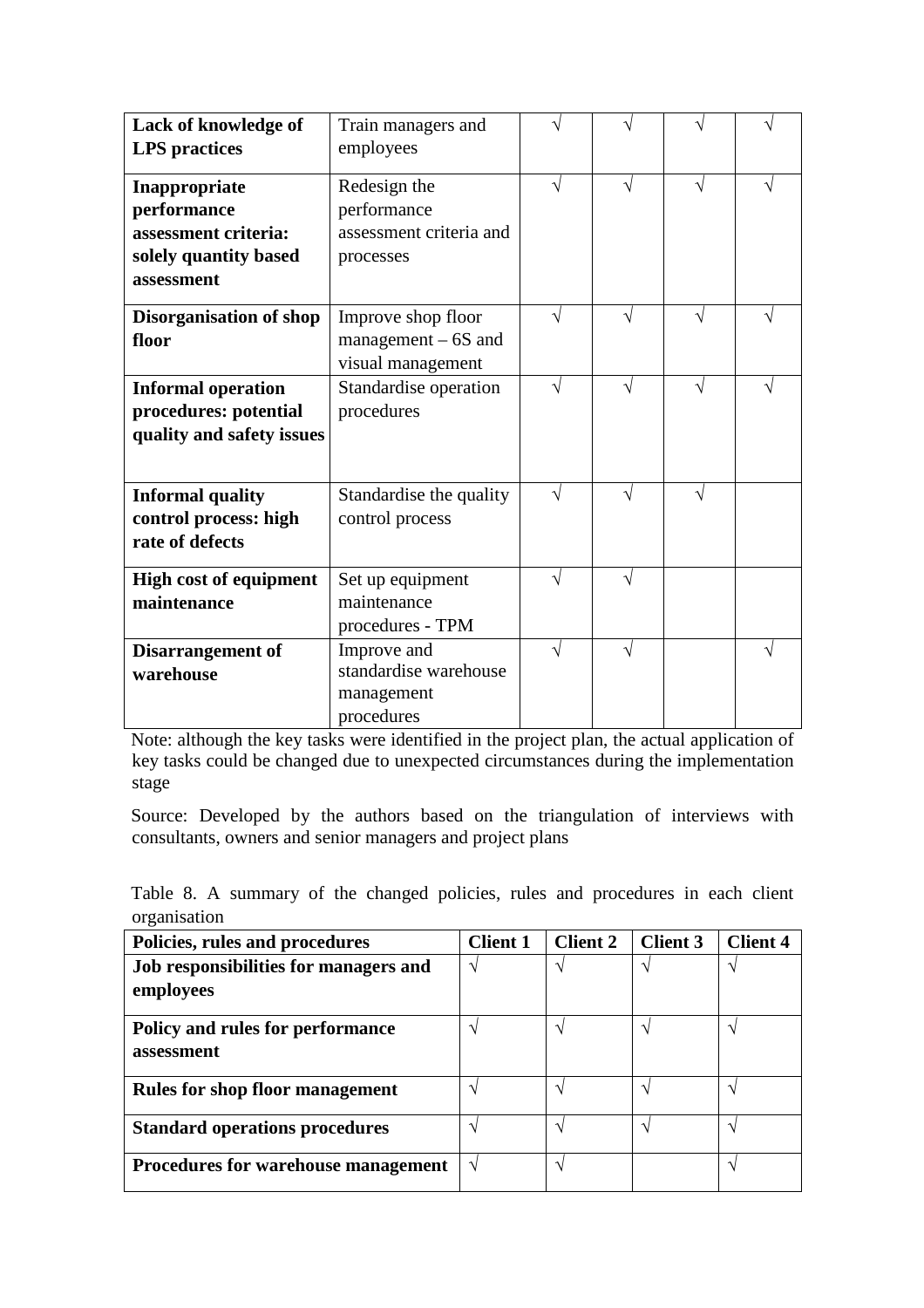| Rules and procedures for equipment $\sqrt{ }$<br>operations and maintenance |  |  |
|-----------------------------------------------------------------------------|--|--|
| <b>Rules for work safety</b>                                                |  |  |
| <b>Quality control procedures</b>                                           |  |  |

Source: Developed by the authors based on the project documents

Table 9. Performance indicators observed from the case studies

| <b>Key performance indicators</b> | <b>Client 1</b>                                   | <b>Client 2</b> | <b>Client 3</b> | <b>Client 4</b> |
|-----------------------------------|---------------------------------------------------|-----------------|-----------------|-----------------|
| <b>Productivity</b>               |                                                   | <i>Improved</i> |                 |                 |
|                                   |                                                   | by $2.4%$       |                 |                 |
| <b>Production cost</b>            | Reduced by                                        | Reduced by      | Reduced         | Reduced by      |
|                                   | $0.3\%$                                           | 0.5%            |                 | $0.1\%$         |
| <b>Cost of raw materials</b>      |                                                   | Reduced by      | Reduced by      |                 |
|                                   |                                                   | $0.9\%$         | $0.6\%$         |                 |
| <b>On-time delivery</b>           |                                                   | <i>Improved</i> | <i>Improved</i> | <i>Improved</i> |
| First pass yield                  | <i>Improved</i>                                   | <i>Improved</i> | <i>Improved</i> |                 |
|                                   | by $0.1\%$                                        | by $0.2\%$      | by $0.23%$      |                 |
| Completion of                     |                                                   | <i>Improved</i> |                 |                 |
| production plan                   |                                                   | by $0.9\%$      |                 |                 |
| <b>Safety accident</b>            | No accidents were recorded post LPS project start |                 |                 |                 |
| <b>Inventory turnover rate</b>    |                                                   | <i>Improved</i> |                 |                 |

Note 1: a specific figure of the improvement measure is provided where possible Note 2: --- means that no performance indicator had been set up at the time of research Source: Developed by the authors based on the interviews with owners and senior managers and internal company documents

Table 10. Assessing the 3T Framework against the qualities and capabilities of the two alternative approaches

| <b>3T Framework</b> | <b>Consultants in Residence</b>                   | <b>Consultants as External Advisors</b> |
|---------------------|---------------------------------------------------|-----------------------------------------|
|                     | <b>Syntactic Transfer</b> More capable to quickly | Slower and less able to identify and    |
|                     | deploy appropriate lexicon                        | utilise appropriate lexicon as          |
|                     | as consultants had previous                       | consultants had no previous sector      |
|                     | sector knowledge                                  | knowledge                               |